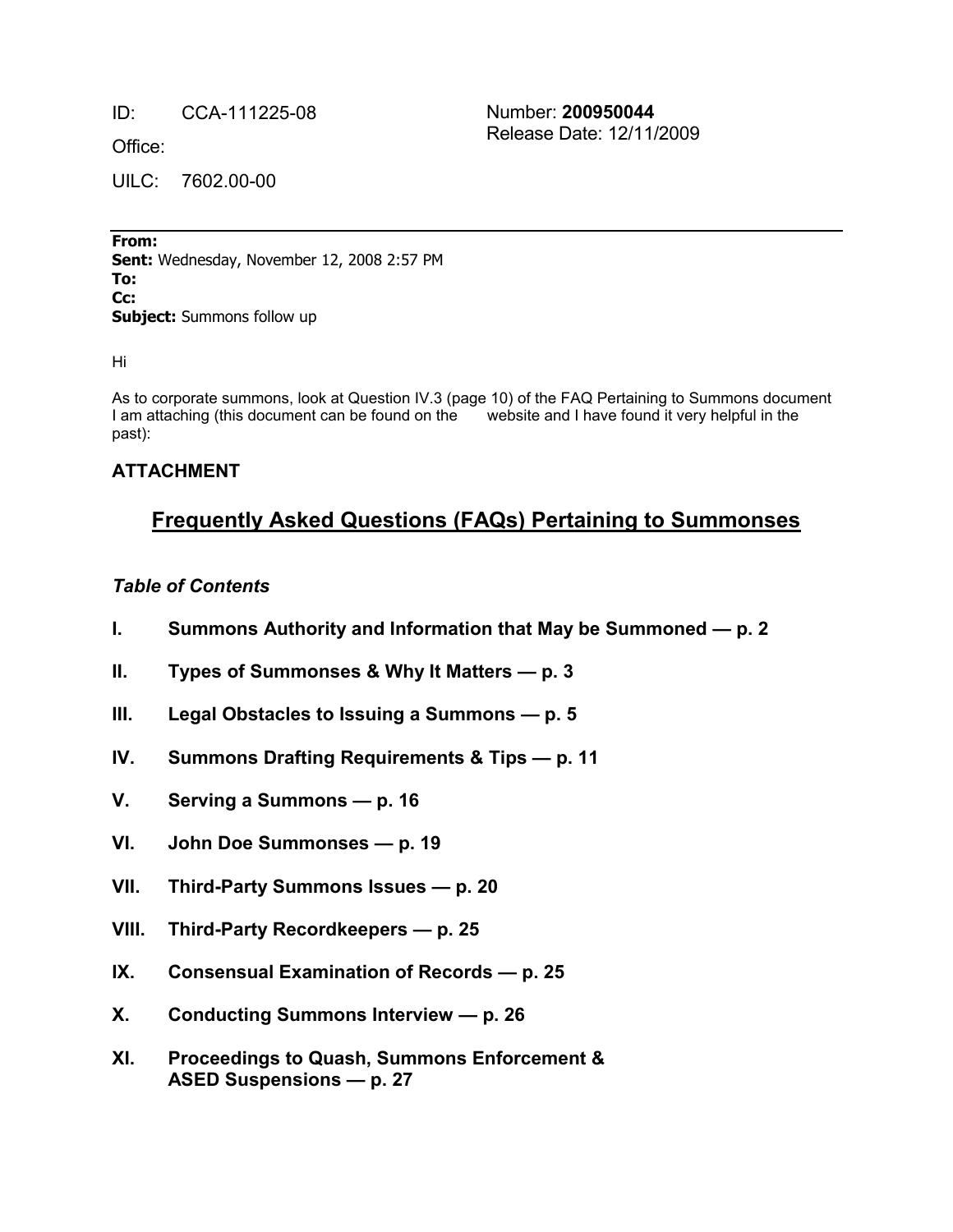- **XII. Fees and Costs for Witnesses — p. 29**
- **XIII. Privileges and Other Restrictions on IRS Information Gathering — p. 29**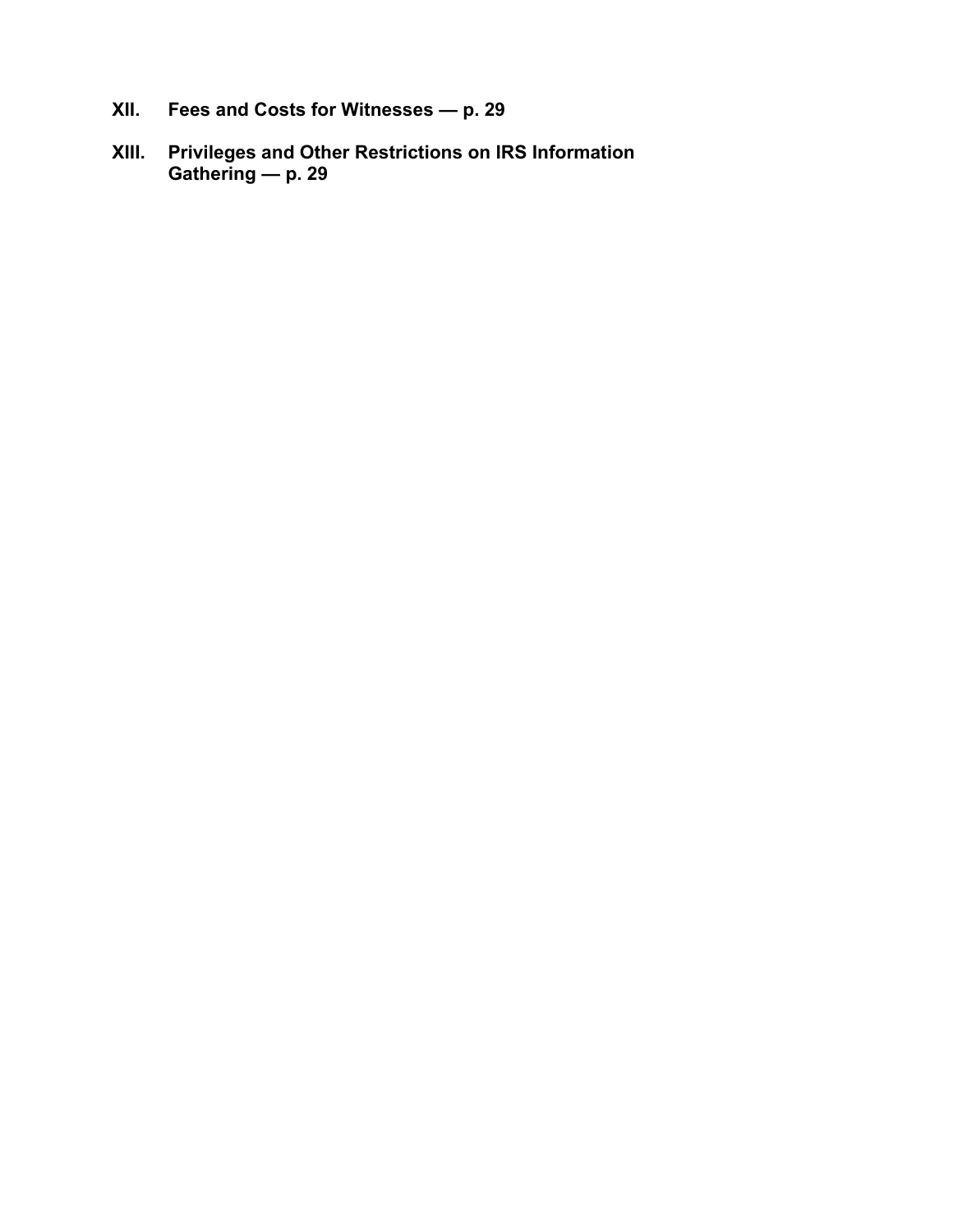# **I. Summons Authority and Information that May be Summoned**

1. What is the statutory authority for an IRS summons?

I.R.C. § 7602 authorizes the IRS to issue a summons to any person having information that "may be relevant" to its investigation. That authority permits the IRS to require a person to appear at a designated location and to produce books and records or give testimony under oath that will enable the IRS to:

- · determine the accuracy of a return,
- · determine liability for any internal revenue tax,
- · to collect those taxes, or
- · inquire into any offense relating to the administration or enforcement of the internal revenue code.
- 2. What information may be summoned?

The Service's summons authority is very broad. It authorizes the examination of any records or the taking of testimony under oath from witnesses that "may be relevant or material."

3. Are there differences between what the IRS may *require* and what the IRS may *request* through a summons, when documents or records were not in existence when the summons was served?

Yes. With few exceptions, an IRS summons, may only *require* the production of existing records. For example, a summons generally may not require a witness to produce an unfiled tax return that has not yet been prepared. IRM 25.5.4.2(5). On the other hand, a witness may be required at a summons interview to produce a handwriting exemplar. And a taxpayer that receives a summons under I.R.C. § 6038A must produce an English translation of the responsive foreign language documents to the IRS within 30 days. Treas. Reg. § 1.6038A-3(b)(3).

In its instructions to a summons the IRS should request a witness to produce a privilege log for records the witness fails to produce based upon the assertion of a privilege. Similarly, in its instructions to a summons or in a separate letter, the IRS may request that summoned material be produced in a specific electronic format, if it is simple for the taxpayer to convert the records to that format.

4. May the Service attach a list of questions to the summons for the witness to answer?

The Service cannot require the summoned person to create a document that responds to a list of questions, but the Service may compel live testimony from a summoned witness. When the IRS is seeking testimony from a witness in a complex case, it is a best practice for the IRS to describe with reasonable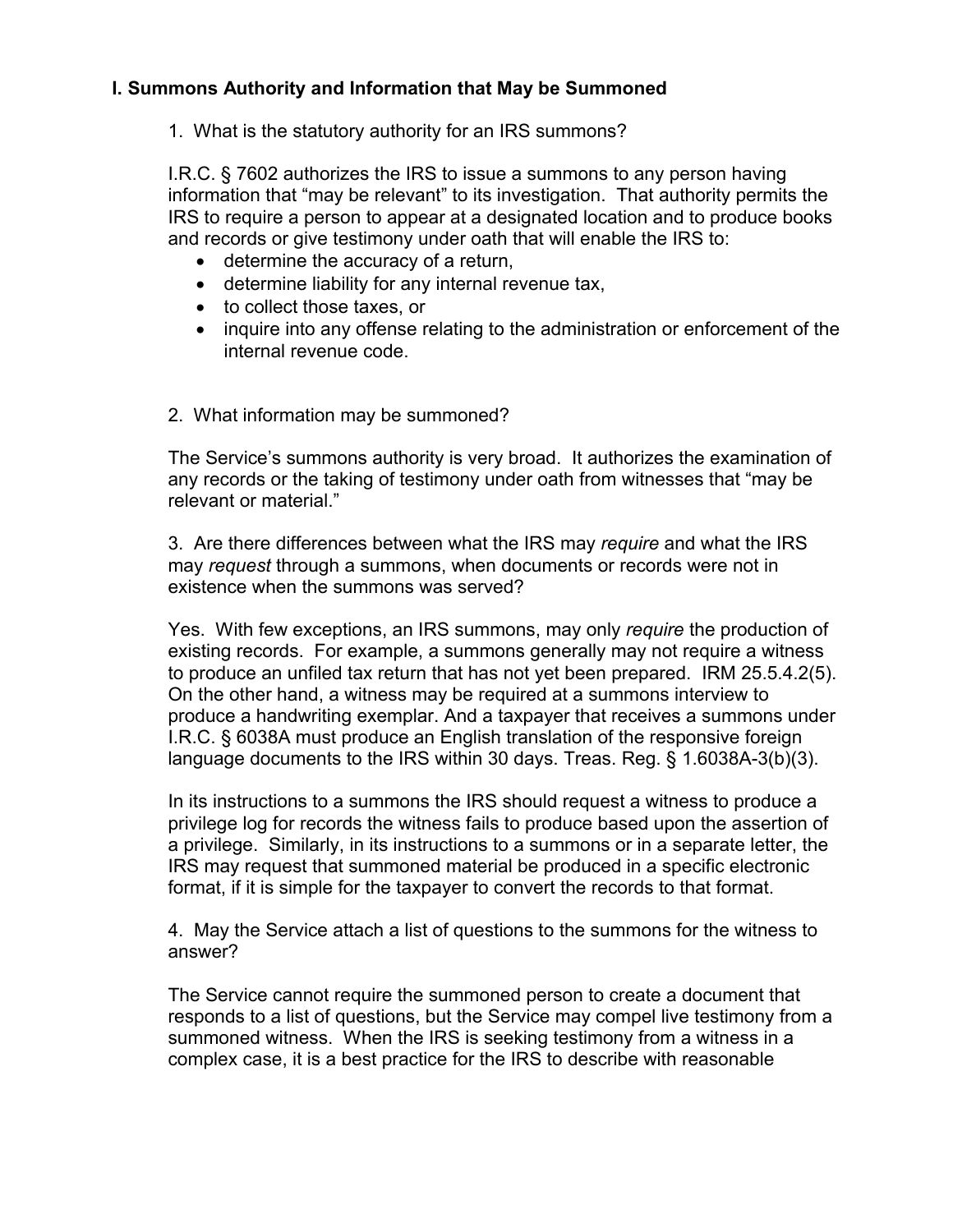particularity, in an attachment to the summons, the matters on which testimony is requested.

5. May the Service receive summoned documents in electronic format?

Yes, but I.R.C. § 7610 and the regulations do not provide reimbursement for electronically produced documents.

6. Can the Service require records in a preferred format (for example, electronically)?

The Service can only *request,* not demand, that records be produced in a certain format. A summons demands the production of records maintained in an existing format.

#### **II. Types of Summonses & Why It Matters**

1. When the IRS is examining an entity taxpayer (e.g., a corporation) and issues a summons for testimony or records from an employee, do the procedures differ if the summoned party is a current or former employee?

Yes. A summons on a current employee of an entity taxpayer is treated as a first-party summons. I.R.C. § 7609(c)(2). As a result, the witness must answer the summons in 10 days and no notice of the summons is required to be given to any third parties identified within the summons. However, the taxpayer's counsel may attend the summons interview as the representative of the taxpayer's employee.

A summons upon a former employee of the entity taxpayer that is an ongoing business is treated as a third-party summons. The witness must be given at least 23 full days to answer, and notice of the summons is required to be given to the taxpayer and to any other third party identified within the summons. The entity taxpayer's counsel is not presumed, however, to have any right to attend the summons interview of the former employee.

A summons upon a former employee who is the designated custodian of the records of an entity taxpayer that is no longer in business is treated as a first-party summons. Similarly, if the entity taxpayer under audit is a TEFRA partnership, then a summons upon the Tax Matters Partner (TMP) for the TEFRA partnership years under examination would be treated by the IRS as a first-party summons. This is so even if the TMP for the partnership years under examination was no longer a managing partner or even a partner of the partnership at the time the summons was issued.

2. What type of summons may the IRS use to obtain an investor list(s) from a promoter who may be a "material advisor" with respect to a reportable transaction under I.R.C. §§ 6111 and/or 6112?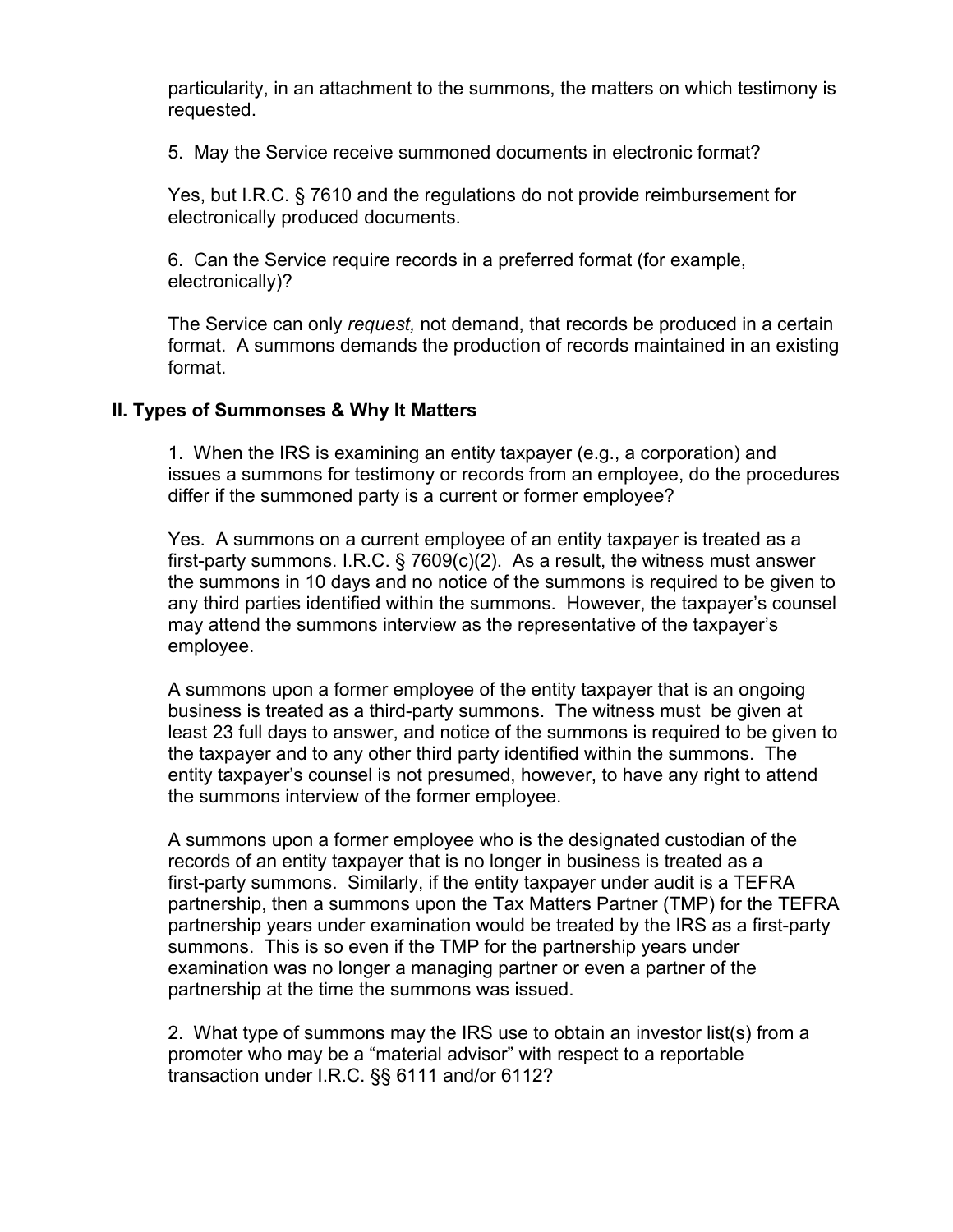The IRS has three choices for obtaining such an investor list(s) from a promoter. First, the IRS may serve the promoter with a first-party summons in connection with a promoter penalty investigation of the promoter. This could also function as a "dual purpose" summons, since one purpose of the summons is to assist the promoter penalty investigation of the promoter, and the other purpose is to investigate the investors for their own potential federal tax liabilities. Second, if the IRS has a reasonable basis for believing that the investors in certain transactions may have failed to comply with the internal revenue laws, and if the other requirements of I.R.C. § 7609(f) are met, then the IRS (through DOJ) may seek approval from a U.S. district court to serve a John Doe summons upon the promoter for the appropriate investor list(s). Third, the Service may simultaneously or *in seriatim* both serve the first-party, dual purpose summons upon the promoter and also seek court approval to serve a John Doe summons upon the promoter. The John Doe summons option requires a higher showing by the IRS that the investor's transactions may not have complied with the tax laws and it requires a more extensive review by IRS executives, in addition to judicial review. But the John Doe summons has the potential advantage (when dealing with an uncooperative promoter) of suspending the assessment statutes of limitation for the unknown investors whose identities are sought. This will begin six months after the John Doe summons is served if the summons has not been complied with in full.

If the IRS is interested in obtaining documents and information from the promoter other than just the identities of the promoter's unknown investors, then the IRS will ordinarily seek the additional information from the promoter either through a first-party, dual purpose summons upon the promoter in connection with a promoter penalty investigation or through a third-party summons upon the promoter in connection with an IRS investigation of a particular known investor. For unknown investor assessment statutes of limitations still open on October 22, 2004, the effective date of I.R.C. § 6501(c)(10), the assessment statute may be suspended only if the unknown investor's transaction is a "listed" transaction or substantially similar to a listed transaction. However, unknown investor assessment statutes may be suspended by a John Doe summons after six months, whether or not the investor's transaction was a listed one.

#### **III. Legal Obstacles to Issuing a Summons**

1. If the IRS is interested in obtaining from the promoter of a questionable tax strategy the names and other data of its participants, but the Service is unable to describe circumstances under which the promoter had registration/return filing or investor list maintenance responsibilities with respect to that strategy under I.R.C. §§ 6111 or 6112, may the IRS seek that information from the promoter using a dual purpose summons issued with regard to an I.R.C. §§ 6707 and 6708 promoter penalty investigation?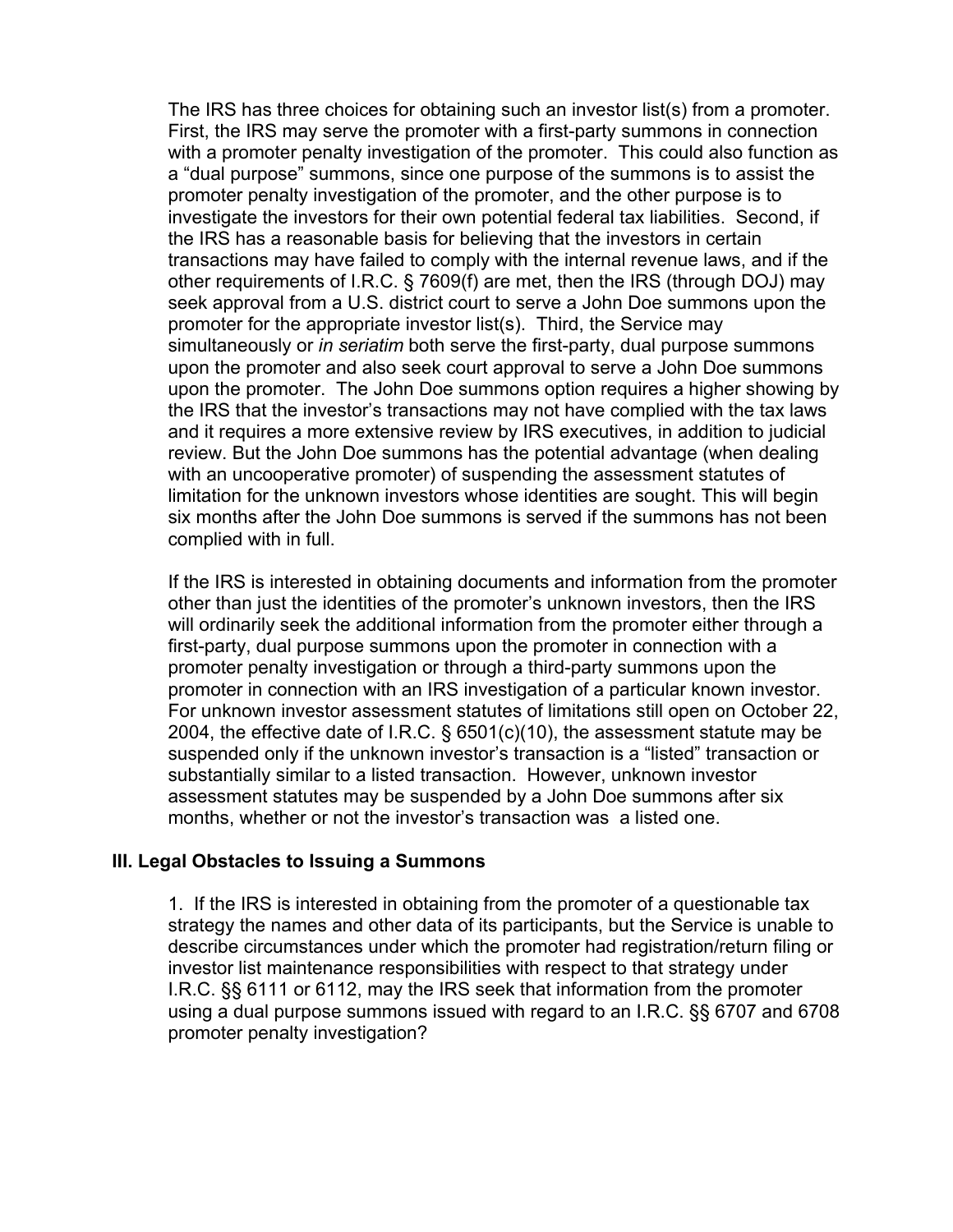No. If there is no conceivable good faith basis for the promoter investigation, then there is no second purpose to support a "dual purpose" summons. Here there is only a single purpose - the investigation of the promoter's unknown investors. When the Service's only legitimate investigatory interest is in the unknown investors, then a John Doe summons must be used.

2. If the IRS has referred a tax shelter promoter to the Tax Division to conduct a criminal tax grand jury investigation, is the IRS barred by I.R.C. § 7602(d) from issuing or enforcing a: (i) third-party summons upon that promoter in connection with an IRS examination of one of the promoter's investors, seeking records and/or testimony from the promoter; or (ii) a John Doe summons upon the promoter to obtain a list of the promoter's unknown investors?

No. I.R.C. § 7602(d)(3) provides for a separate analysis and comparison of each taxable period and type of tax. See, examples in Treas. Reg. § 301.7602- 1(c)(4)(ii). Since the known investor's potential income tax liability for which the third-party summons would be issued is not the same potential tax liability being investigated by the grand jury, section 7602(d)(3) is not an obstacle to that summons. Similarly, the tax liabilities of the unknown investors for which the John Doe summons would be issued are not the same potential tax liabilities for which the promoter is being investigated by the grand jury.

As a policy matter, however, the civil side investigator is required to coordinate with the CI counterpart to determine whether any part of the proposed civil summons has the potential to harm the criminal tax investigation. Sometimes CI may want to restrict civil tax contacts with the promoter with respect to a particular investor or set of transactions. Other times CI may have no concern with a third-party summons or John Doe summons upon the promoter for records only, including limited testimony on the extent of the promoter's search for requested records. And sometimes CI may have no concern at all with a third-party summons or John Doe summons for records and testimony from the promoter with respect to an investor or transaction under examination (e.g., if the investor or the John Does were not involved with one of the transactions that the grand jury is considering). In the case of a summons upon a promoter who is an individual, CI may also be concerned about how a Fifth Amendment defense of the summoned party would eventually play out.

3. If the summoned information "may be relevant" to the open tax years under investigation is the IRS precluded from asking for information regarding an already closed tax year, a tax year in Appeals, a tax year for which a notice of deficiency or Final Partnership Administrative Adjustment (FPAA) has already been issued, or a tax year already docketed in Tax Court or being handled by the Tax Division?

No. However, before using a summons to ask for prior year information that may be relevant for the open tax years under examination when there is an already docketed case for the prior year, it would be prudent for the IRS to consult with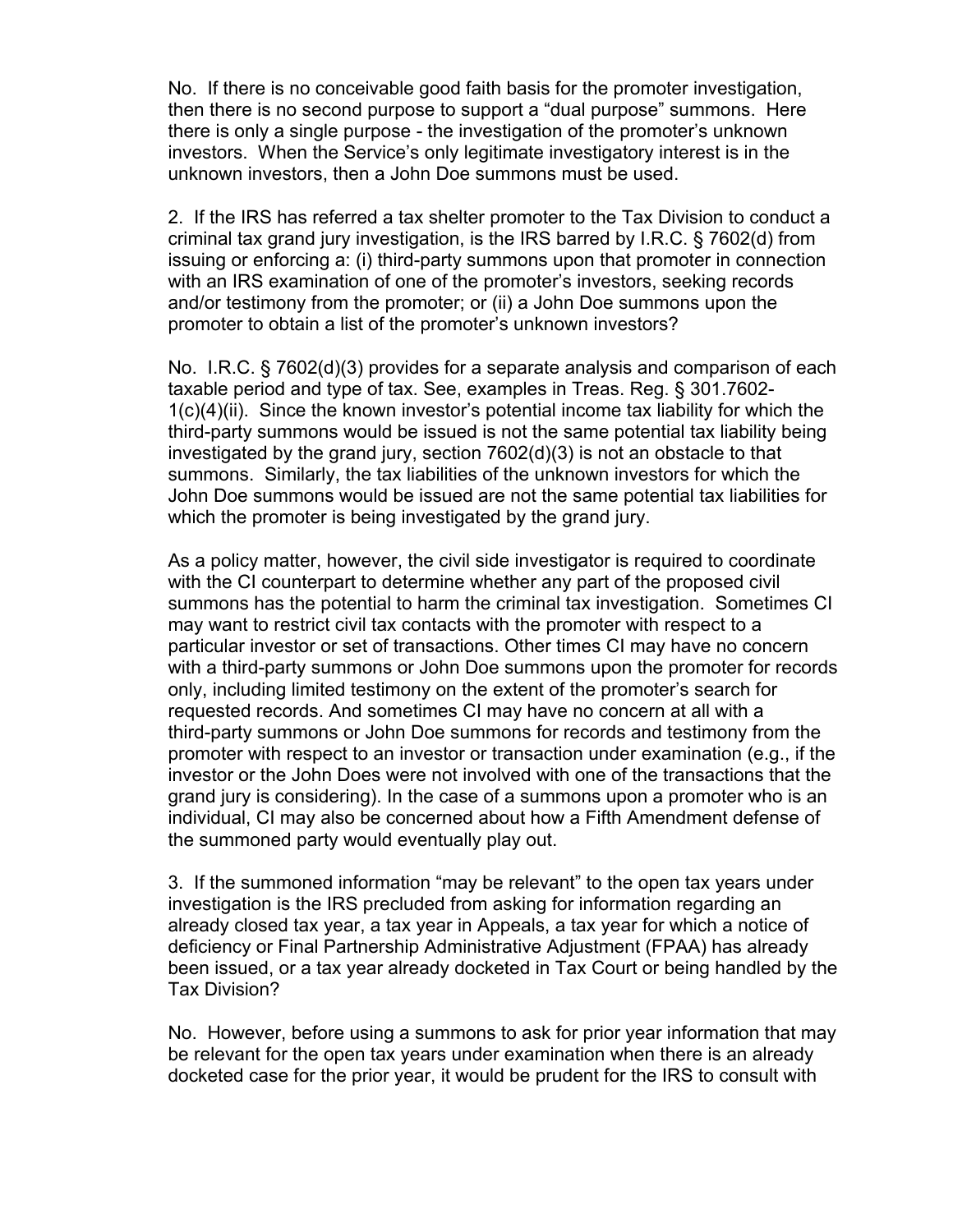the Government attorney for the docketed tax year to determine whether that information is already in the Government's possession. It would also be good idea to inquire whether the Government attorney objects to the proposed summons request for information that involves the prior docketed year.

4. May the IRS issue a "friendly" summons to a witness?

It depends upon what the IRS employee means by referring to the summons as a "friendly" summons. If the IRS employee means a summons that fails to comply fully with the Internal Revenue Code, then the answer is "no."

- · A "dual purpose" summons that does not in fact relate to the person identified as the taxpayer on the summons, is not a summons that complies with the Internal Revenue Code. Such a summons needs to be treated as a de facto John Doe summons for which a U.S. district court's pre-approval to serve the summons is required. This is the case even if the witness indicates in advance that it would be willing to provide the information about unknown persons of interest to the IRS if the ("friendly") witness is first provided with an IRS summons. This does not mean the IRS could not provide the friendly witness with an informal request for the same information; the friendly, de facto John Doe summons that ignores the Code's criteria for approval of a John Doe summons is what the Code prohibits.
- · A third party summons that an IRS agent agrees not to send to a noticee when it is otherwise required by I.R.C. § 7609(a) would also not comply with the Internal Revenue Code. For instance, when a revenue agent is seeking information from a third-party business that bought or sold goods or services to a taxpayer who is suspected of being a drug trafficker, the revenue agent may not agree to provide the third-party witness with an IRS summons (and a certificate under I.R.C. § 7609(i)(2)) but to omit providing the taxpayer with notice of the third-party summons because the witness is fearful of the taxpayer. However, the revenue agent could informally request the same information from the third-party witness and agree to make a "reprisal" determination (based upon the stated concerns of the witness) that notice of the third-party contact should not be provided by the IRS to the taxpayer, pursuant to I.R.C. § 7602(c)(3)(B).

If, by a "friendly" summons, the IRS employee means a third-party summons that the witness has stated in advance that it intends to honor without objection, then the stated intention of the witness to cooperate is information the IRS may properly consider in deciding whether to issue the summons. However, the IRS also needs to bear in mind that the third-party witness (at least in a civil tax exam case) is not the final arbiter of whether the summons will be complied with or resisted. The taxpayer and other statutory noticees may still timely petition to quash the summons, even though the witness indicates it may not resist complying with the summons for its own part.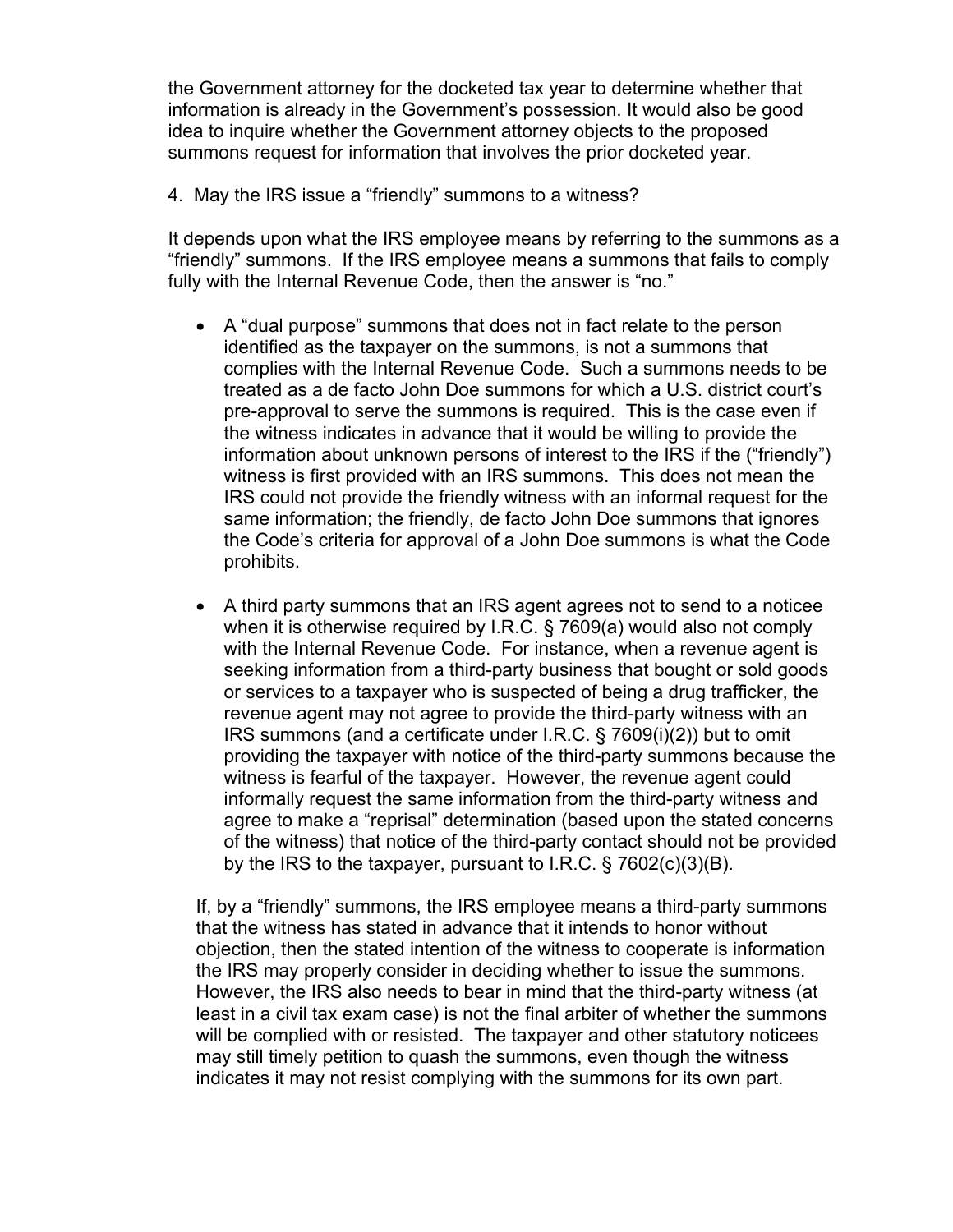- For instance, a former employee of a corporate taxpayer may indicate a willingness to turn over to the IRS, in response to a summons, detrimental information concerning advice the taxpayer's tax advisers gave the taxpayer about how to structure a transaction under audit or how to respond to an IRS request for information during an audit. Before deciding whether to issue the summons, it would be prudent for the IRS to weigh the likely outcome of a potential privilege dispute that the taxpayer may initiate to quash the summons.
- Similarly, an IRS employee may make a pre-summons contact with the ("friendly") manager of a U.S. branch of a multinational bank and be assured that the bank would honor a summons request for foreign based loan records of an unnamed U.S. taxpayer which was one of several parties involved in a transaction financed through a loan provided by a foreign branch of that bank. This pre-summons assurance from the U.S. manager, while a factor for the IRS to consider, does not mean the IRS should abandon efforts it would otherwise pursue to consider whether the summons meets the balancing test for seeking foreign-based records from a third party.

5. Is there any legal or IRS policy requirement that the IRS issue a "presummons letter" before serving a summons upon a taxpayer or other witness?

No, as a general rule there is no requirement for issuing a presummons letter, in addition to the customary IDRs and supplemental IDRs, before the IRS issues a summons to a witness. There is an exception that applies in international cases. See IRM 4.61.2.6.

6. What legal and IRM policy limitations on issuing and enforcing a summons for the periods that will be the subject of the statutory notice or FPAA should the IRS keep in mind when the assessment limitations period is about to expire and the IRS will issue the taxpayer a statutory notice of deficiency or FPAA shortly thereafter,?

First, there are no legal or IRS policy prohibitions on the IRS seeking to enforce a summons the IRS had *issued before* a statutory notice or FPAA was mailed to the taxpayer for the same taxpayer and tax years as the summons. It makes no difference whether this was done either after the IRS mails the statutory notice or FPAA or even after the taxpayer has filed a Tax Court petition with respect to the statutory notice or FPAA. Obtaining summoned information after the statutory notice or FPAA was mailed does mean, of course, that the material obtained at that time was not available to be considered in framing the IRS position in the statutory notice or FPAA, but is relevant to the positions the IRS has already taken or is needed to assert an increased deficiency in a pending Tax Court case. For this reason, especially with cases opened up by the IRS for exam with short assessment statues, it is not uncommon for the IRS to issue a series of summonses to the taxpayer or to third parties up until the mailing date of the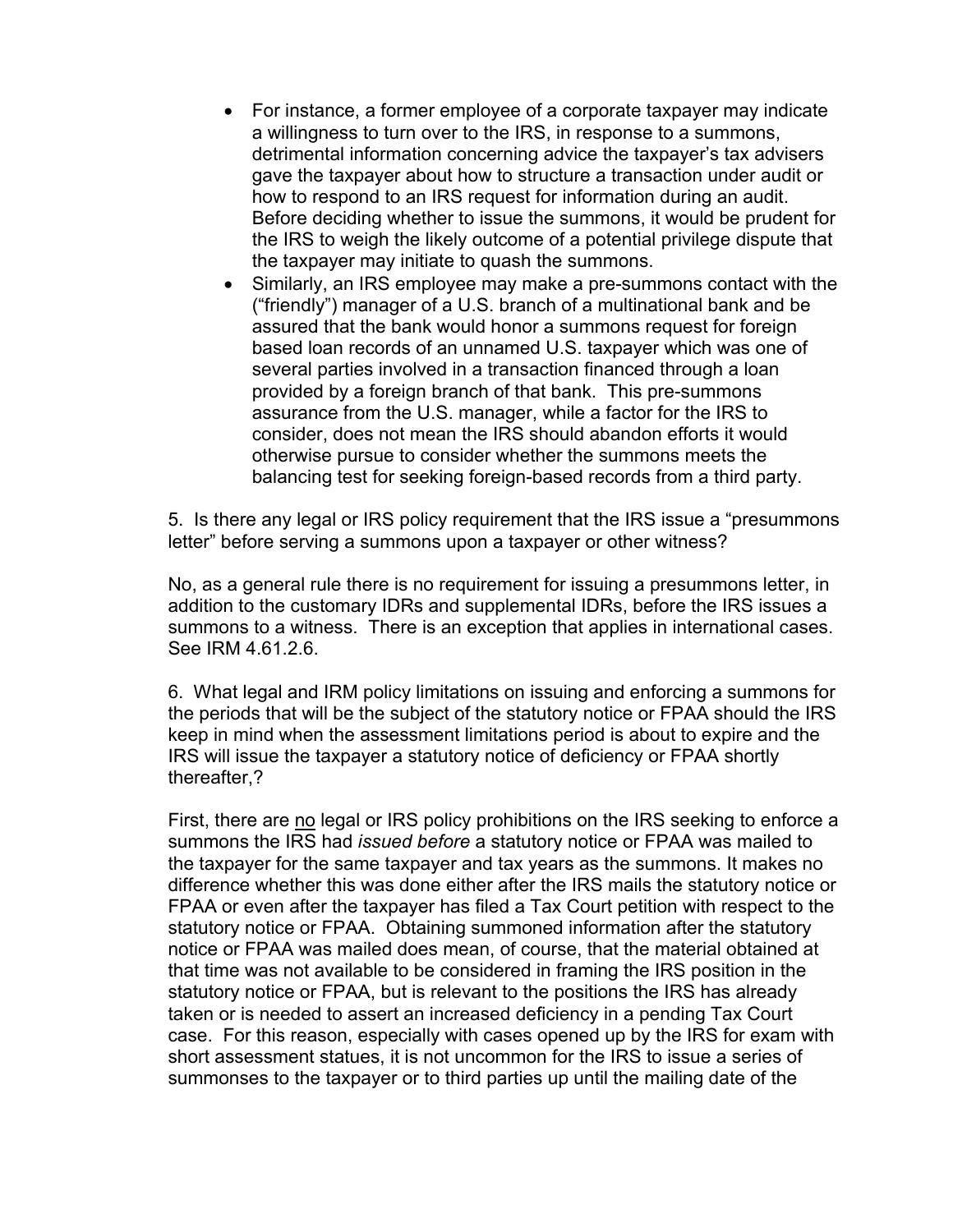statutory notice or FPAA. This might occur even though the appearance date for the witness may be after the statutory notice or FPAA has been mailed and, if necessary, the summons could not be referred for enforcement to DOJ or ordered enforced by a court until some time after tax merits litigation concerning the tax years at issue may already be pending in the Tax Court.

Second, as a legal matter, the Tax Court has indicated that the absolute deadline on the IRS to issue a summons for the same taxpayer and tax years as a notice of deficiency or FPAA is the point when the taxpayer files a Tax Court petition in response to the notice of deficiency or FPAA. Ash v. Commissioner, 96 T.C. 459 (1991). The Tax Court views the issuance of a new summons after the taxpayer's petition has been filed as an improper attempt by the IRS to subvert the Tax Court's discovery rules. The IRS has directed its exam function agents to refrain from issuing a summons for the same taxpayer and tax years as a statutory notice (or FPAA) after the IRS issues (mails) its statutory notice (or FPAA). IRM 25.5.4.4.8(1). The CCDM recognizes there may be rare circumstances, where, after consultation with Counsel, a revenue agent may still issue a new summons during the gap period between mailing of the notice of deficiency or FPAA and the date that the taxpayer files a timely Tax Court petition. CCDM 35.4.3.1. For instance, if the revenue agent learns of a critical defect in the format or service of a previously served summons, then Counsel may suggest curing the defect by issuing a new, corrected summons to the witness, if that can be done before the taxpayer files a Tax Court petition.

Third, the exam function's issuance of the statutory notice or FPAA or the taxpayer's commencement of a Tax Court proceeding should not impair the ability of the criminal investigation function or the collection function to issue a legitimate summons for the same taxpayer and tax years. Similarly, an exam function agent may summon such information in connection with another taxpayer or with respect to other open tax years of the same taxpayer under exam. This might also come up if the IRS issued an early statutory notice to a taxpayer (e.g., a notice of deficiency arising from a Service Center information item matching program) and the taxpayer failed to file a timely Tax Court petition in response. If the IRS later opens a field exam of the taxpayer for additional items (e.g., a newly disclosed tax shelter transaction), and it decides to issue a summons before it sends the taxpayer a second statutory notice or a FPAA, then the first non-petitioned notice of deficiency does not represent an obstacle to the IRS issuing its intended summons during this time frame.

7. May the IRS issue a summons with respect to a taxpayer if it does not have an open case?

The absence of an open IRS case at the time the investigating function (e.g., exam, CI, or collection) issued the summons may lead a court to question whether the IRS has a legitimate purpose in issuing the summons. Of course, the IRS agent who issued the summons would be permitted an opportunity to offer any valid reason why the case opening procedures were not followed. John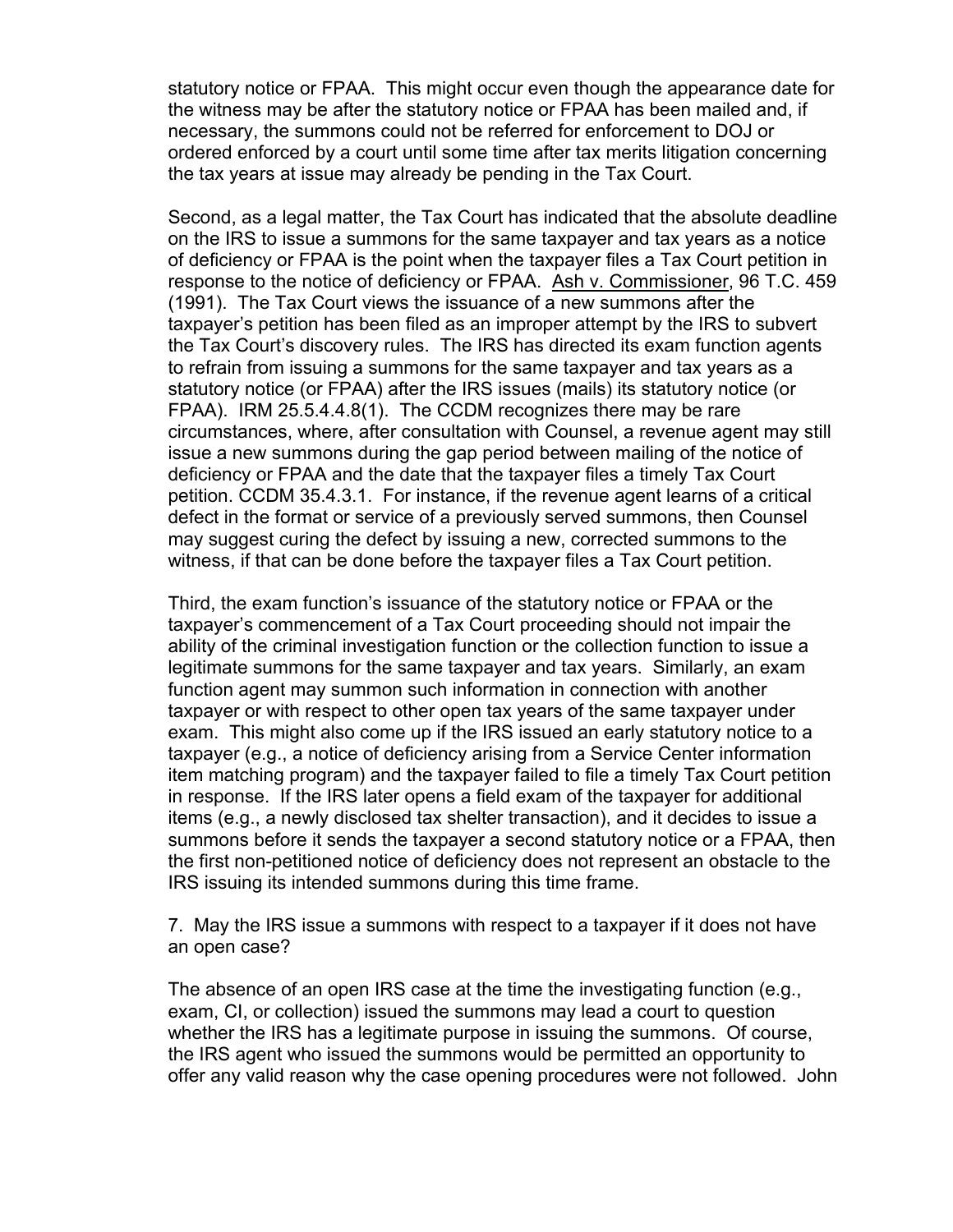Doe summonses are an exception, because the taxpayers whose identities are sought are unknown to the IRS

# **IV. Summons Drafting Requirements & Tips**

1. When the IRS is examining a partnership entity for potential promoter penalties and the partnership has undergone several changes in membership (partner) as well as the partnership's name, should a first-party IRS summons to the taxpayer list each of the different names for the partnership on the "In the matter of" and on the "To" lines of one summons, or should the IRS issue separate summonses, one to each of the differently named partnership entities?

The IRS should issue separate first-party summonses in this situation - one to each of the differently named partnership entities. This would counter any defense by the promoter/taxpayer that a different partnership than the one summoned existed during the time period that a particular transaction being asked about occurred. It would also counter any argument that the records of the subject transaction are being held by the custodian of records for a previous or later named partnership. These arguments are not entirely specious because different individual partners may be derivatively liable for paying the partnership's promoter penalty. It all depends on the time period in which the activity giving rise to the partnership promoter penalty occurred and who was a partner at that time. IRC 6103 prohibits the identification of each of the differently named taxpayer partnerships as the entity being examined on the same first party summons. However, the IRS could make each of the first-party summonses answerable at the same date and time. Thus, the summons interviews can be done concurrently if the individual responding to each of the three summonses is the same person, or successively if different individuals respond for each of the various partnerships.

2. How is a summons captioned with respect to a consolidated group under examination for income taxes?

Where the taxpayer is a consolidated group under examination for income taxes, the summons "In the Matter of" line should be captioned as shown on the group's Form 1120 return. Prior or subsequent names may also be recognized, such as: (1) "ABC, Inc. and Subsidiaries" (no change in the group); or (2) "XYZ, Inc. and Subsidiaries (formerly known as ABC, Inc and Subsidiaries)." The summons may be directed to any corporate officer of the parent corporation of the consolidated group. If the summons seeks testimony from a specific corporate officer, then the summons must be directed to and personally served on that individual. The summons should be captioned on the "To" line to the individual in her official capacity at the company [e.g., Jane Smith, President, XYZ, Inc.].

3. What are the differences and implications between captioning a summons for records and testimony to "Person A, as President of XYZ Corporation" versus a summons addressed to "XYZ Corporation?"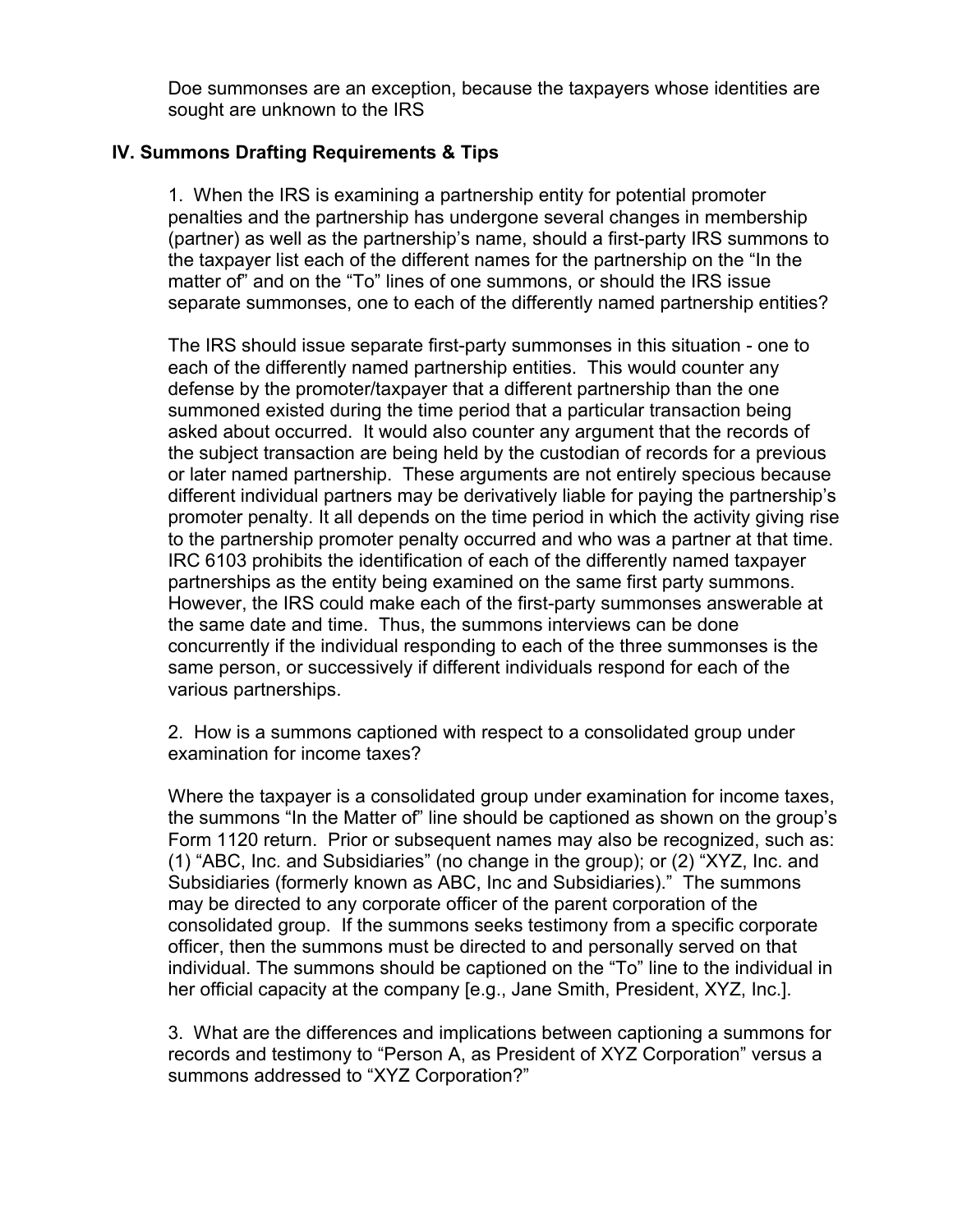A summons addressed to "Person A, as President of XYZ Corporation," requires the President of XYZ Corporation to search or supervise a search for and produce any responsive and non-privileged records that are in the corporation's or in the officer's personal possession. The IRS can also expect the President to testify regarding matters personally known to such officer or discovered in the course of the records search the officer conducted or supervised. This summons could not require the corporation to produce another officer or employee who is more prepared to testify regarding the matters the IRS questions. On the other hand, if the summons is addressed to "XYZ Corporation" for records and testimony and the matters upon which testimony is desired are reasonably detailed within the summons, then the IRS may personally serve the summons upon any officer or managing agent of the corporation. The corporation's management must supervise a search for and produce any requested and nonprivileged records in the possession of the corporation and its officers and employees. The IRS may expect to be able to take testimony from one or more persons designated by the corporation to testify as to matters known or reasonably available to the corporation, but the IRS is not able to require on the basis of this summons that the President be one of those persons designated by the corporation to give such testimony. The differences between the two differently addressed summonses are analogous to the differences between a deposition taken under F.R.C.P. 30(a)(1) and a deposition taken under F.R.C.P. 30(b)(6).

4. How should a summons to married taxpayers filing jointly and reflecting "flow though" tax treatment from an S corporation be captioned?

The summons should be captioned in the matter of H and W. The Service should direct the summons to the spouse who possesses the summoned information. The Service treats this as a third-party summons as to the other spouse, so notice is given under I.R.C. § 7609(a). Even when both spouses are summoned (by issuing and serving separate summonses), each spouse is given notice of the other spouse's summons. This procedure preserves each spouse's opportunity to move to quash the summons served on his or her spouse. However, the Service should not treat a summons served on one taxpayer spouse as a third party summons that will suspend the other spouse's assessment statute under I.R.C. § 7609(e)(2).

5. Should a summoned witness be provided with a list of every document the IRS has already obtained and be advised not to produce any document appearing on the attached list?

No. The not-already-in-IRS-possession element of Powell for summons enforcement does not require this degree of disclosure. If summons enforcement becomes necessary, the already possessed documents may be described in a more general way in the agent's declaration. There are several potential drawbacks to providing such details in the summons. First, the list is likely to be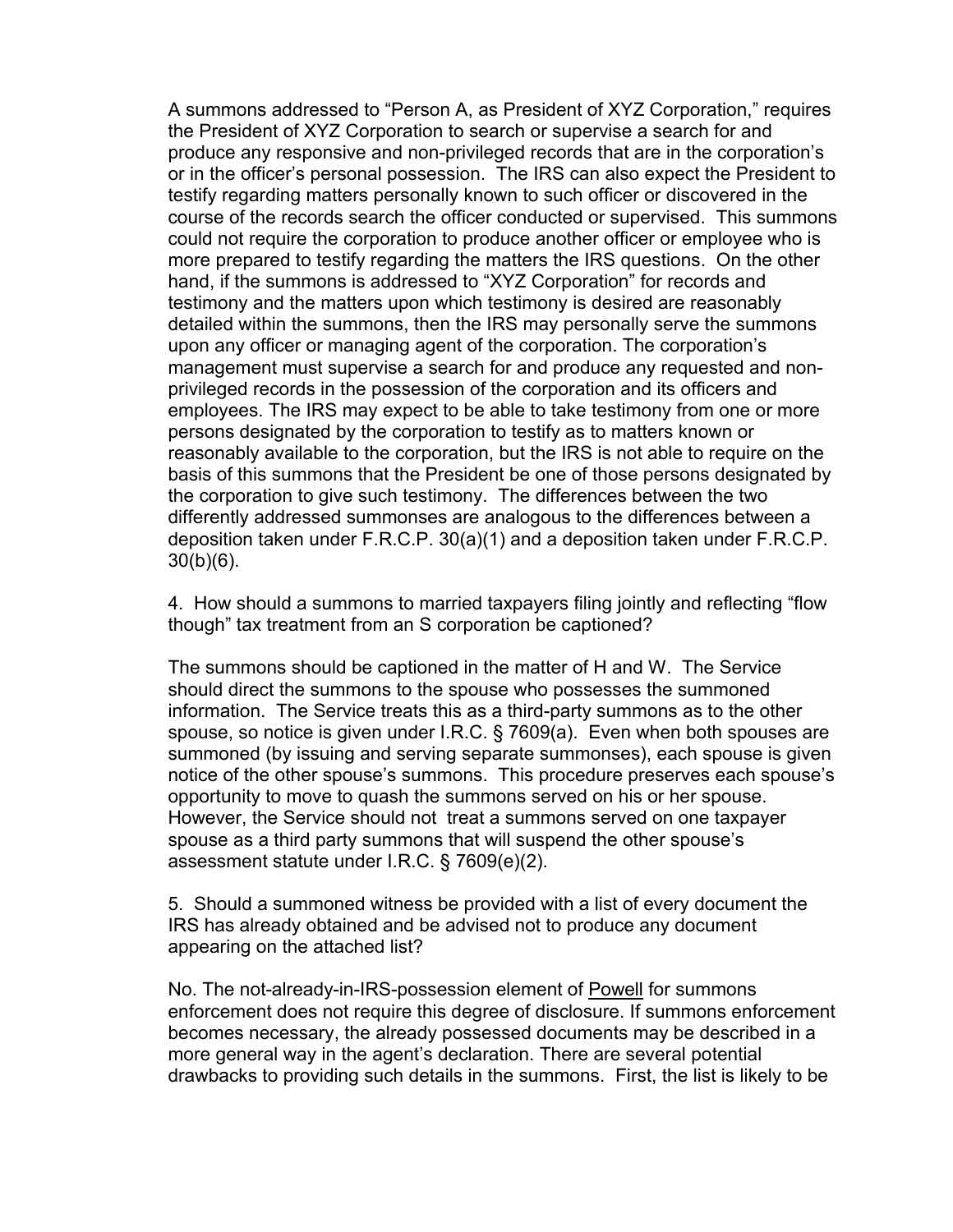incomplete, either through inadvertence or a desire not to disclose potential rebuttal evidence. That incompleteness may later lead to allegations of intentional IRS misrepresentation. Second, every separate copy of a document should be treated as a separate document, especially when there may be handwritten notes appearing on one copy of the document that do not appear on another copy. The version with handwritten notes may never be obtained by the IRS if it instructs the witness that it already has the document and the witness need not produce any of its copies. Third, if the attached list of already possessed documents contains the names or identifying initials of a number of third parties and the summons is a third party summons, then the IRS must provide notice of the summons to every one of the third parties identified.

On the other hand, there are some circumstances where the IRS may prudently want to reduce the potential volume of the same summoned documents. First, if the witness has previously produced a set of unredacted Bates numbered documents in response to an informal request for information or prior summons, then the IRS may state that the present summons is not requesting those specific documents again. Another example might occur where the IRS is already in possession of one complete and unredacted binder of closing documents for a transaction that was provided to each participant in the closing, and the IRS is now interested in obtaining a specific pre-closing or post-closing transaction document the new witness may possess. There the IRS may reference the closing binder for the transaction in sufficient detail and indicate that the summons does not require production of another copy of the documents in that specific binder. If a significant volume of records produced by a third party are relevant to several taxpayers, the Service in addressing I.R.C. § 6103 concerns (See Chief Counsel Notices 2006-003 and 2006-006) may identify the previously produced records and inform the third party that it is not necessary to reproduce these records if it confirms that they are one and the same.

6. In the context of a third-party summons, should the IRS request documents or information from the witness by reference to the taxpayer's "fiscal" year, e.g., for Corporation X's fiscal years 2001 and 2002?

No. A third party witness can not be expected to know the beginning and ending dates of the taxpayer's fiscal years for income tax return filing purposes. The summons should be drafted to refer to specific date ranges or to calendar years that include the fiscal year periods the IRS wants to know about.

7. Should an IRS summons be addressed to more than one witness, e.g. to "Partner A and Partnership ABC," in which Partner A is a partner?

No. An IRS summons should be directed to only one witness at a time. In the example, the IRS may either summon the partner or the partnership, but not both with the same summons.

8. Which Service employees may issue and serve summonses?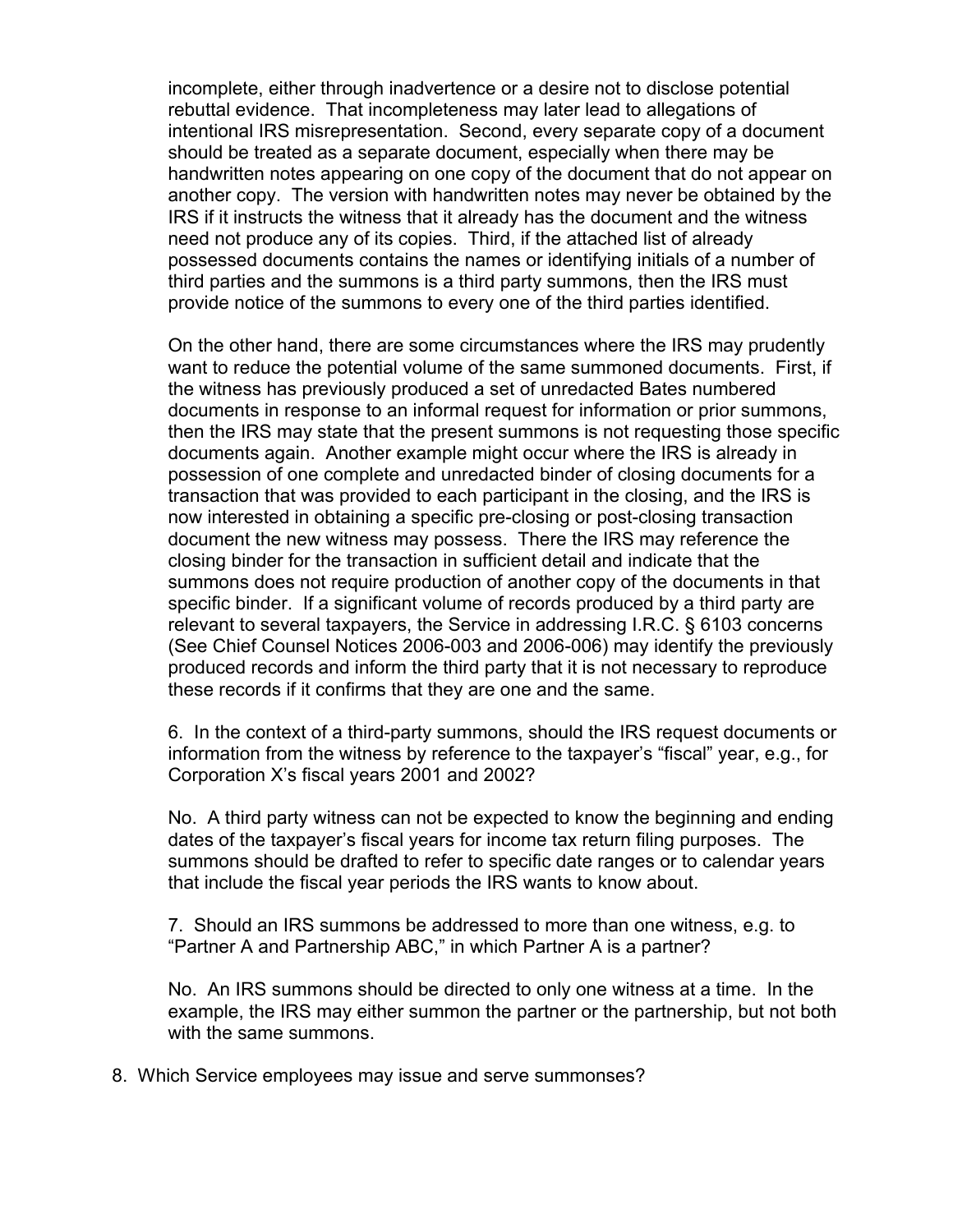The authority to issue and serve a summons is detailed in Delegation Order No. 4.

9. May a Tax Fraud Investigation Assistant (TFIA) issue a CI summons and still fit within the exception for CI Summonses from the notice requirement of § 7609(a)?

No. While the TFIA may prepare and serve the summons, only the special agent is authorized to sign it as the issuing officer to make the summons a "criminal investigator" summons that qualifies for the I.R.C. § 7609(c)(2)(E) exception to the notice requirement. Issuing a summons and serving a summons are two distinct tasks. See Delegation Order No. 4, IRM 1.2.52.5. The delegation to serve a summons by a TFIA is contained in paragraphs 11 and 12.

10. Should the badge number of the IRS employee before whom a summoned witness is directed to appear be included on the summons form?

Yes, it is a "best practice" to supply the badge number following the employee's title and name, e.g. "You are hereby summoned and required to appear before Revenue Agent [First & Last Name], badge # XX-XXXXX, or his/her designee an officer of the [IRS] …." Although inclusion of the IRS employee badge number on the summons is a best practice, it is not a requirement of the Internal Revenue Code or Powell. Rather, RRA '98 section 3705(a), an off-Code provision, directs that any manually generated correspondence received by a taxpayer from the IRS or any IRS employee's personal or telephone contact with a taxpayer include disclosure of the IRS employee's unique identifying number.

11. Should a summons request that a witness produce a privilege log for any documents withheld from production on privilege grounds, even though the witness has not yet asserted a privilege?

If the witness is an attorney, an accountant, or a person who likely worked in concert with attorneys and/or accountants (e.g., a promoter of a technical tax shelter), then it's reasonable for the IRS to anticipate that the witness may assert the attorney-client privilege, the I.R.C. § 7525 privilege (in a civil tax case), and/or the work product doctrine in response to some part of a comprehensive IRS summons. As a best practice, the IRS should request a privilege log from such a witness within the Instructions for the Rider or Attachment to the summons. Similarly, if the taxpayer was an investor in a technical tax shelter for the years under examination (and likely received a tax opinion or tax advice with respect to such shelter) or if the summons specifically requests copies of any tax opinions or tax advice with respect to a transaction, then it's reasonable for the IRS to anticipate that the witness may assert a privilege to a summons concerning the transaction. Again, it would be a best practice for the instructions to include a request for production of a privilege log for any documents withheld on grounds of privilege.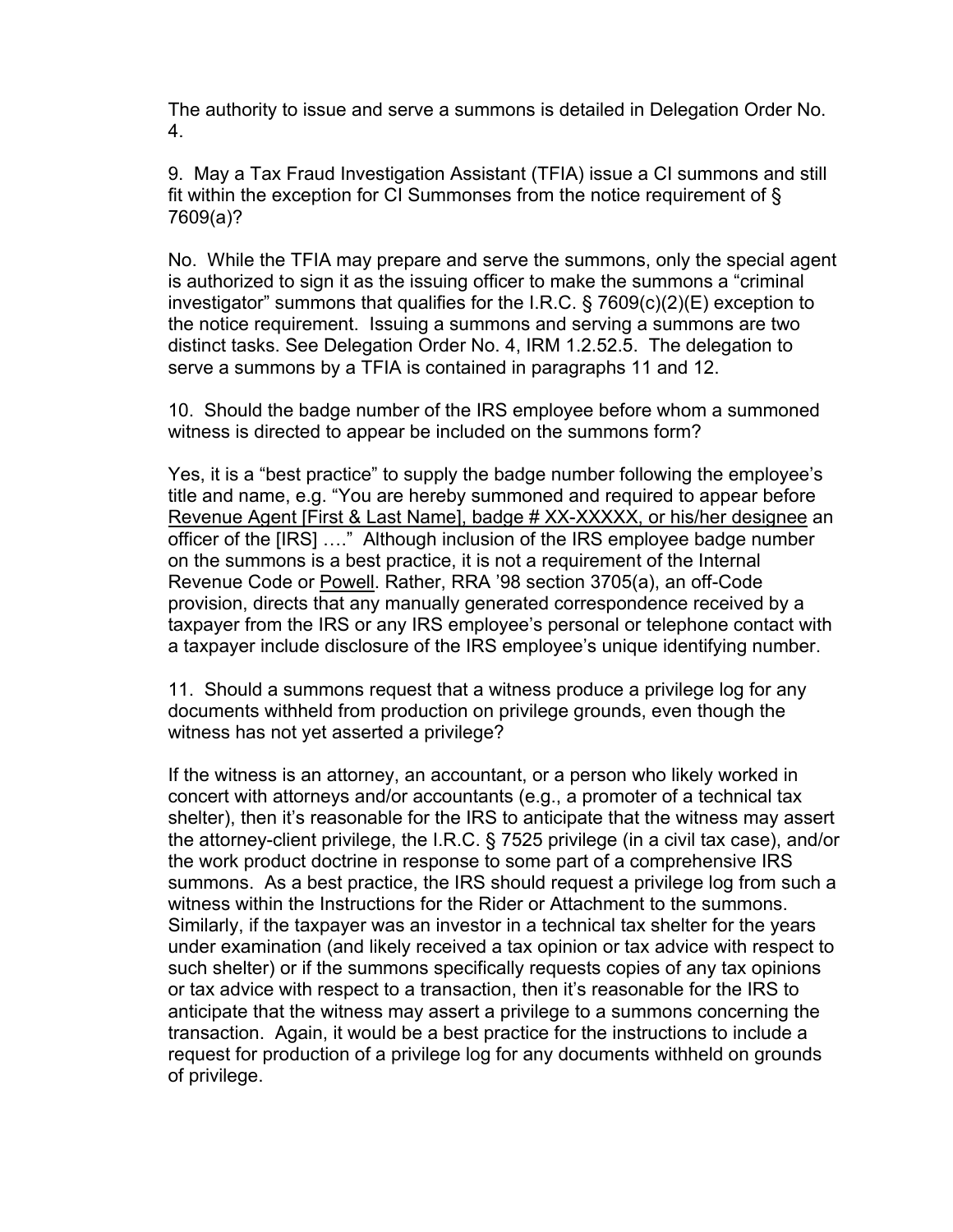12. When a summons directs a U.S. based third-party witness to produce documents or information concerning the involvement of its foreign parent, foreign subsidiaries, or other foreign affiliates, what limiting language should be inserted to clarify that the witness is not being asked to produce foreign-based documents?

Limiting instructions may be added to the summons, such as: "In responding to this summons, you are required to make a diligent search of the records and documents that are in your possession, custody, or control within the United States or that are accessible by you from the United States." Otherwise, if the summons clearly asks the witness to produce records of a specific foreign affiliate (e.g., any records of your United Kingdom, Canadian, or Cayman Islands branch or affiliate), then the pre-approval procedures, applying the "balancing test" for a summons for foreign based records, need to be followed. This requires referral of the summons to Branch 3 of Collection, Bankruptcy and Summonses, which will coordinate with Branch 7 of International and often consult with the Department of Justice.

13. If attaching a portion of a taxpayer's return (e.g., showing the amount of the tax refund sought by the taxpayer) to a third-party summons may facilitate more truthful answers from a reluctant third-party witness, may the IRS attach that portion of the return to a summons as a necessary disclosure for "investigative purposes" under I.R.C. § 6103(k)(6)?

No. Investigative purpose disclosures permitted under section 6103(k)(6) may include a taxpayer's "return information," under such conditions as Treasury Regulations may prescribe, but do not include disclosures of any parts of the taxpayer's actual tax "return."

14. Should a summons on its face imply or instruct that a witness may respond to the summons by mailing responsive records to a specific IRS address?

While some cooperative third parties (e.g., an entirely neutral bank) may not have a problem with responding to a summons drafted in this way, the power described in I.R.C. § 7602(a)(2) is for the IRS "to summon [any person] … *to appear before the [IRS]* at a time and place named in the summons and to produce such books, papers, records, or other data, and to give such testimony under oath, as may be relevant or material to such inquiry." The IRS has not issued any regulations under §§ 7602 or 7605 which address the issue of requesting a witness to respond to a summons by mail. In situations where the IRS would be satisfied with the witness simply mailing the responsive documents to a specified IRS office, it is a best practice to inform the witness of this option in a side letter that may accompany service of the summons, rather than within the body of the summons itself. This is especially true, where the summoned party is not expected to be cooperative or where there is no margin for error about the present summons being enforceable (e.g., the IRS plans to rely on the validity of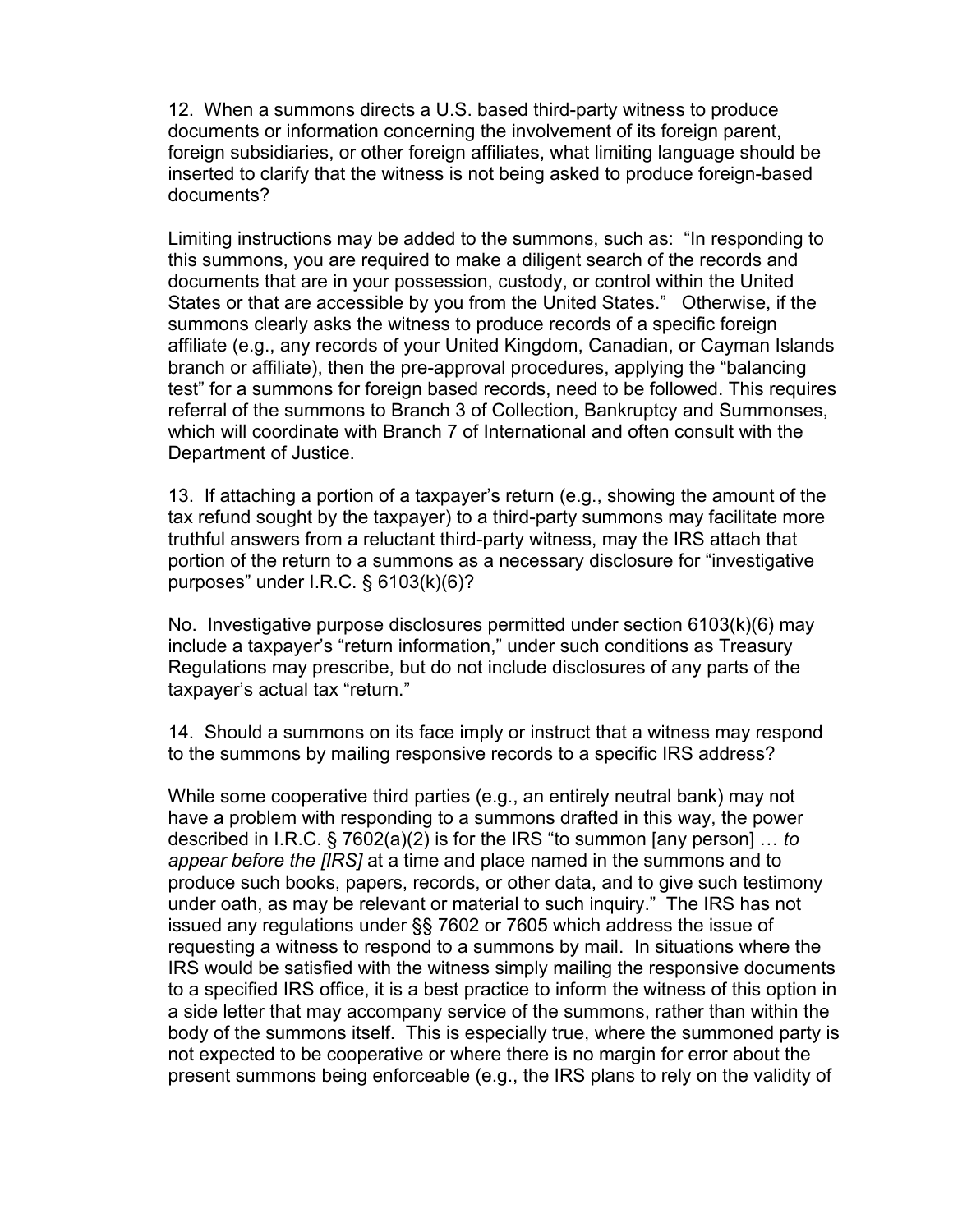a third-party or John Doe summons to suspend an assessment statute of limitations after the passage of six months without compliance, or the IRS will soon be issuing a notice of deficiency to the taxpayer and may not be able to reissue the summons, if it is defective).

15. When a witness lives is in a city far from the issuing IRS employee, and there is a closer IRS office of the same operating division, should the summons direct the witness to attend the nearest office?

The place for appearance of a witness should generally be in the nearest city with an IRS office of the same IRS operating division (e.g., SBSE or LMSB) as the office issuing the summons. The issuing IRS operating division (e.g., LMSB) could also make arrangements for the summoned witness to appear at a closer-to-the-witness office of a different IRS operating division (e.g., SBSE). It is generally not reasonable for the IRS to require an unwilling witness in Chicago to travel to New York City to appear in response to a summons. The issuing office agent(s) may participate in the summons interview of the witness by speakerphone.

The IRS could also offer the summoned witness the option (in a side letter to the summons) of complying by mailing documents to the issuing IRS office.

16. The following summons questions relate to the examination of a TEFRA partnership: (a) how should the name of the taxpayer be styled in the summons; (b) to whom should notice of a third-party summons be given; (c) may the IRS designate who the records custodian is for the TEFRA partnership; and (d) should a summons to a current individual officer of a corporate Tax Matters Partner (TMP) be considered a first-party or a third-party summons?

(a) For the "In the matter of" line of the summons, the taxpayer should be identified as the partnership, rather than as the TMP, or as the partnership with a named TMP. (b) Actual notice of the third-party summons to the TEFRA partnership should be personally delivered or sent by certified mail to the last known address of the TMP. (c) The TMP may designate a custodian for the records of the partnership but the IRS can not. d) This would be considered a first-party summons.

17. (a) How should a summons be styled and to whom should it be directed in order to obtain information regarding a group of associated individuals who used several separately incorporated or separately formed limited liability companies under state law to promote abusive tax avoidance transactions (ATAT)? (b) Should the summons be directed to "X Group," the promoter's most commonly used doing-business-as trade name?

(a) It is possible that the IRS could establish nominee/alter ego status for a number of related entities that were used by a group of associated individuals to promote ATAT schemes. The better practice, however, would be to summon each known promoter entity in the related group separately and to summon the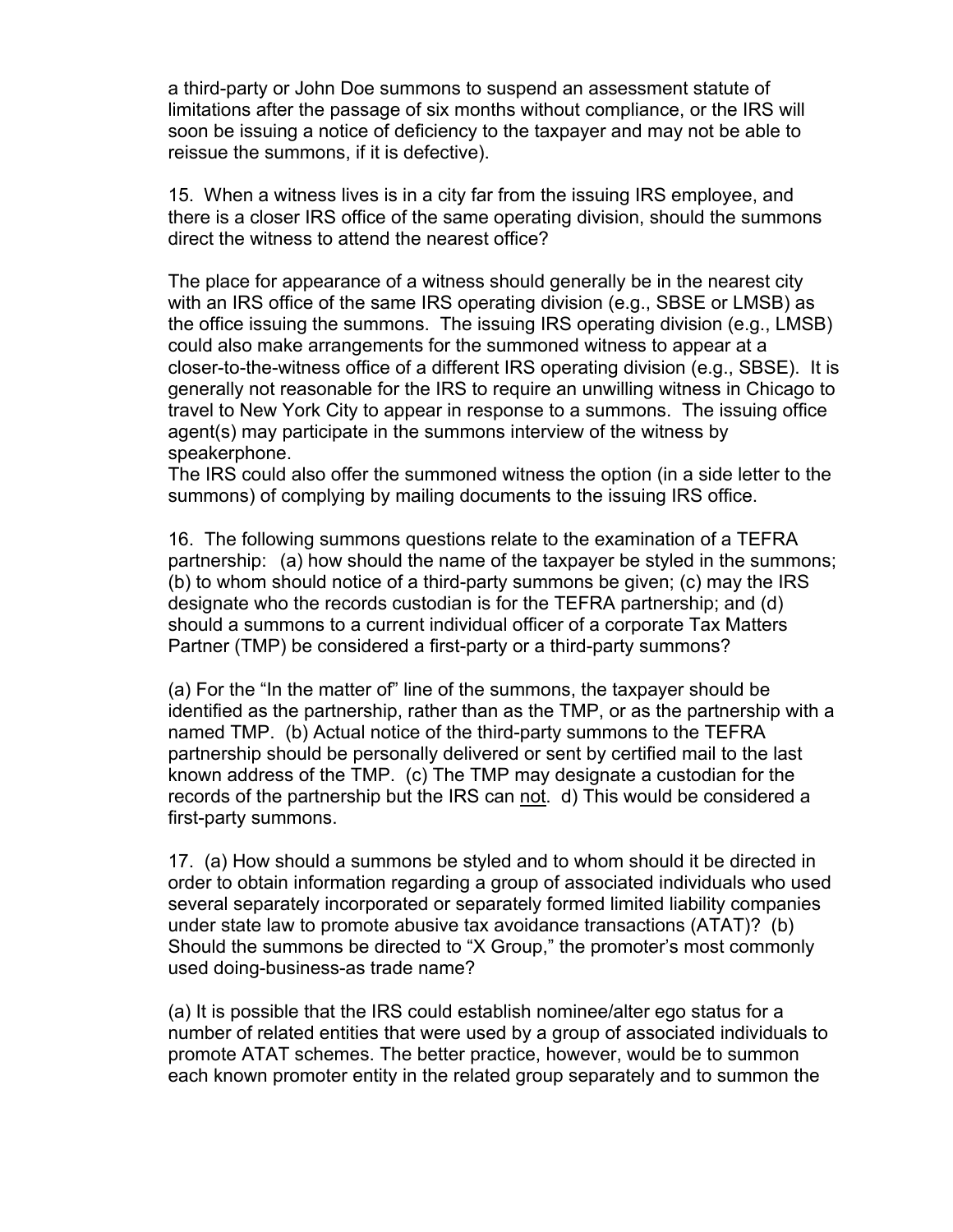individual principals of the related group. (b) No, using the "X Group" name for the taxpayers or the summoned parties is not appropriate because it is not a name that is recognized as existing under state law or in any returns filed with the IRS.

#### **V. Serving a Summons**

1. How is a summons served on an individual?

If the individual to be summoned is not a "third party recordkeeper" with respect to the taxpayer, within the meaning of I.R.C. § 7603(b), then an attested copy of the summons may be "delivered in hand to the person to whom it is directed, or [may be] left at his last and usual place of abode." A summons to the individual may be properly served by leaving it at the individual's front door. The courts have rejected any further suggestion that an IRS summons left at an individual's last and usual place of abode must also be left with a resident of suitable age and discretion, as described in Federal Rule of Civil Procedure 4(e)(2).

2. How is a summons served on a business entity, such as a corporation, LLC, trust, or partnership?

Generally, service of a summons upon a business entity can only be made personally ("in hand") on an officer, member, or partner authorized to accept service on behalf of the business entity. The summons cannot be taped to the door (as is the case with an individual) because a business entity does not have a last and usual place of abode.

3. What if the individual taxpayer's last and usual place of abode is unknown?

I.R.C. § 7603(a) offers only two options for service of a summons upon an individual taxpayer: (1) service in hand; or (2) at the last usual place of abode. Even if an individual taxpayer is an "accountant" or an "attorney," the taxpayer would not be a "third party recordkeeper" with respect to his/her own records.

4. What if the last and usual place of abode is blocked by a gate?

As yet, there is no specific guidance in case law that the IRS can rely upon on this question. Until there is, it's best for an IRS employee to take a conservative position to ensure the summons will be valid and enforceable. The IRS should try to personally serve the witness at work or at some other location the witness regularly attends. We do not recommend leaving the summons at the gate – there is simply too great a likelihood that the summons will not reach the intended recipient, and thus be held unenforceable.

5. How should a summons be served on an individual who is incarcerated?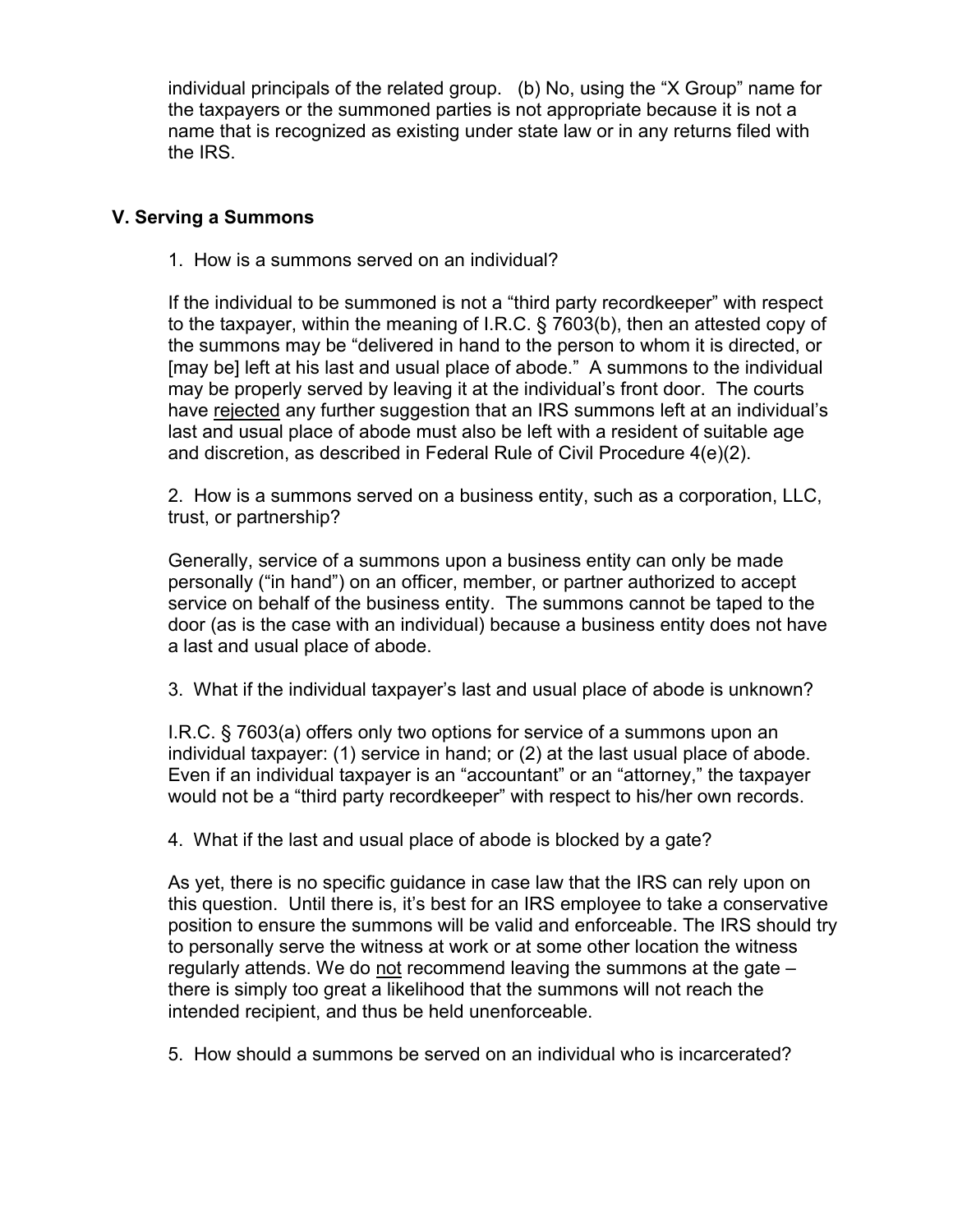Similar to service of process under the Federal Rules of Civil Procedure, the Service should serve the summons at the incarcerated individual's last and usual place of abode (his family home) and also send a courtesy copy by registered or certified mail to the incarcerated individual.

6. If the receiver of a corporate taxpayer or of a third party is an attorney, may an IRS summons for records of the corporation be served on the receiver by certified mail, treating the receiver/attorney as a third-party recordkeeper under I.R.C. § 7603(b)?

No. For the attorney to be served with a summons by certified or registered mail under the special third-party recordkeeper provisions of the Code, the attorney would need to be the party from whom the records and/or testimony are sought (as opposed to the records/testimony being sought from the corporation the attorney represents). Also, the attorney's relationship to the records and/or testimony sought would need to be that of an attorney (as opposed to the role of a receiver for the corporation, who happens to be an attorney).

7. Can a summons be served by facsimile or other electronic means?

No. I.R.C. § 7603 does not authorize service by electronic means and summonses served in this fashion are not prima facie valid. However, if the summoned party expressly waives the personal service requirement of I.R.C. § 7603 in writing and affirmatively authorizes the IRS to serve summonses by fax or other means, the summons will not be unenforceable for lack of proper service.

8. What is the best practice for constructing a waiver of personal service that would permit service of a summons by fax or other electronic means?

As a best practice, the waiver of proper service should be entitled Waiver and Authorization, should be drafted on entity's letterhead, and should contain an express waiver by the entity of the service requirements of I.R.C. § 7603. The authorization by the entity to accept the service of IRS summonses by fax should identify a particular fax number (with any special instructions, such as an attention line). The authorization should be signed in the name of the entity by an authorized individual.

9. When a taxpayer moves to quash or intervenes in a third party summons enforcement case, will the taxpayer be allowed to complain of defects in the way the IRS served the summons upon the summoned third party?

No. Improper service of the summons is a claim that only the summoned party can complain. Otherwise, the witness would not be free to agree to accept service of a summons in a manner different from those described in the Code.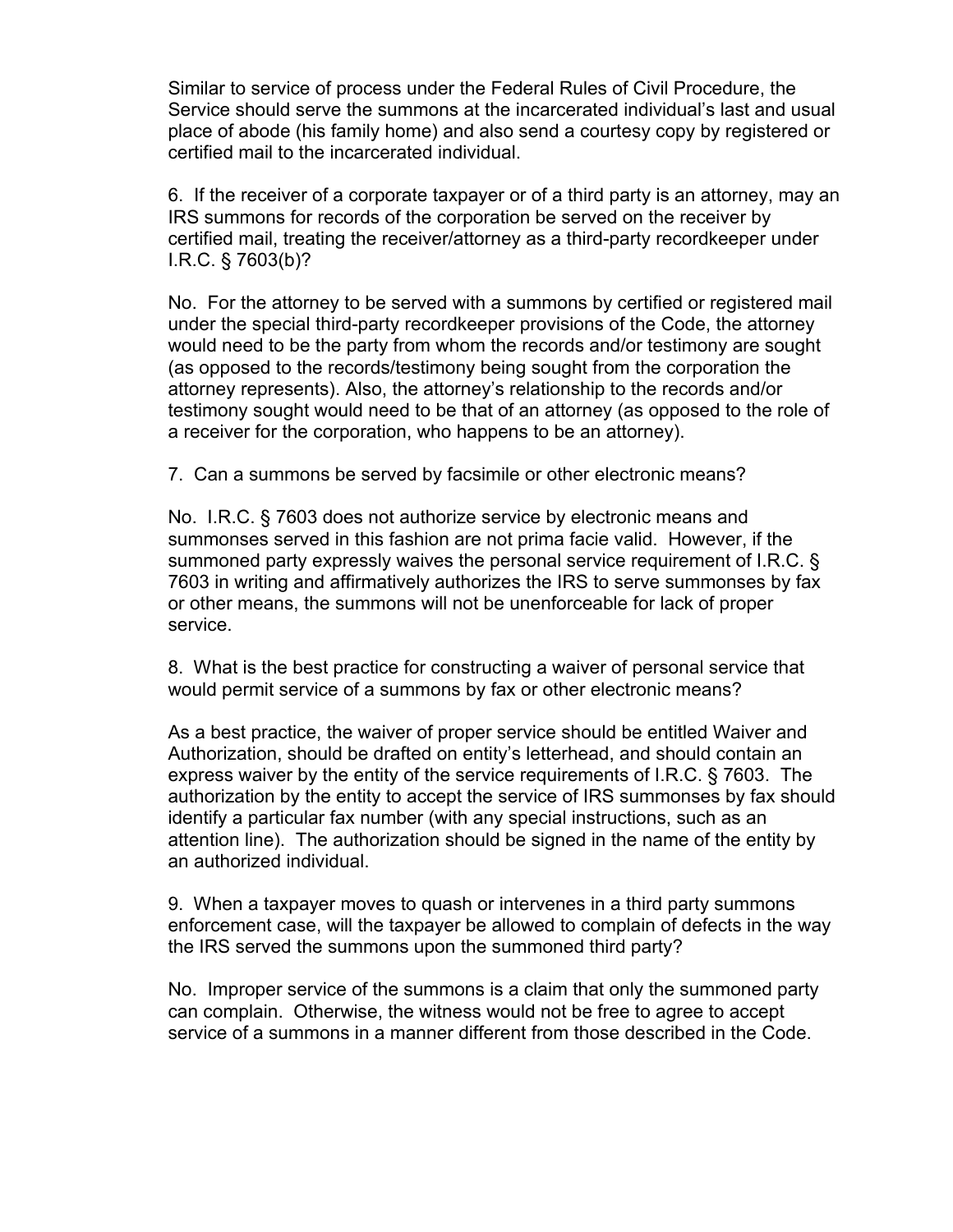10. When the IRS is having difficulty locating a current address for an entity third-party witness (e.g., a corporation or LLC) that it is trying to serve with a summons, may the IRS properly serve the summons upon a person or entity that was a registered agent for the witness to be summoned during the time period when it engaged in the transactions that the IRS is scrutinizing?

Serving the registered agent of the entity witness in these circumstances carries a significant risk for non-enforcement of the summons. An IRS summons upon an entity should ordinarily be personally served upon one of the entity's current officers or managing agents. Registered agents, like the officers of an entity, do not serve in perpetuity and can not necessarily be expected to know details regarding a former client's dissolution or relocation. Moreover, serving an IRS summons upon an entity's registered agent is an untested procedure for the IRS at this point.

11. If a summons is directed to a particular named corporate officer and the IRS intends for that person to appear in response to the summons, may the IRS validly serve the summons upon a different corporate officer of the same corporation, in a different city or office from the named corporate officer?

No. Unless the corporate officer named in the summons formally agrees in advance to waive the requirements for proper service of the summons, the IRS should arrange to serve the summons personally upon the named corporate officer in the city where the corporate officer works (or may be found).

12. Should the IRS serve a summons upon a third-party promoter who has a professional status (e.g., attorney, accountant, or banker) listed among the categories of third-party recordkeepers in I.R.C. § 7603(b)(2), personally or by certified mail?

There may be some advantages in not treating the promoter as a third party recordkeeper and effecting service personally.

The IRS has interpreted the "third-party recordkeeper" categories as meaning the third-party witness was acting in the identified professional capacity toward the taxpayer with respect to the information sought by the summons. In the likely event of litigation with a third-party promoter over an issue of privilege, the IRS might take the position that the summoned third-party promoter was not actually retained in a professional tax advice rendering capacity by the taxpayer with respect to the information sought by the summons, but was instead involved in selling a product (e.g. to an investor taxpayer) or in a joint business venture (e.g., with respect to a co-promoter taxpayer). I.R.C. § 7610, Treas. Reg. § 301.7610- 1, and relevant IRM provisions, do not distinguish between the fees and costs the IRS may be required to pay a third-party witness which is merely a third party and one which is a third-party recordkeeper, except where the IRS may be summoning the witness in a capacity described in § 7610(b)(2), e.g. where an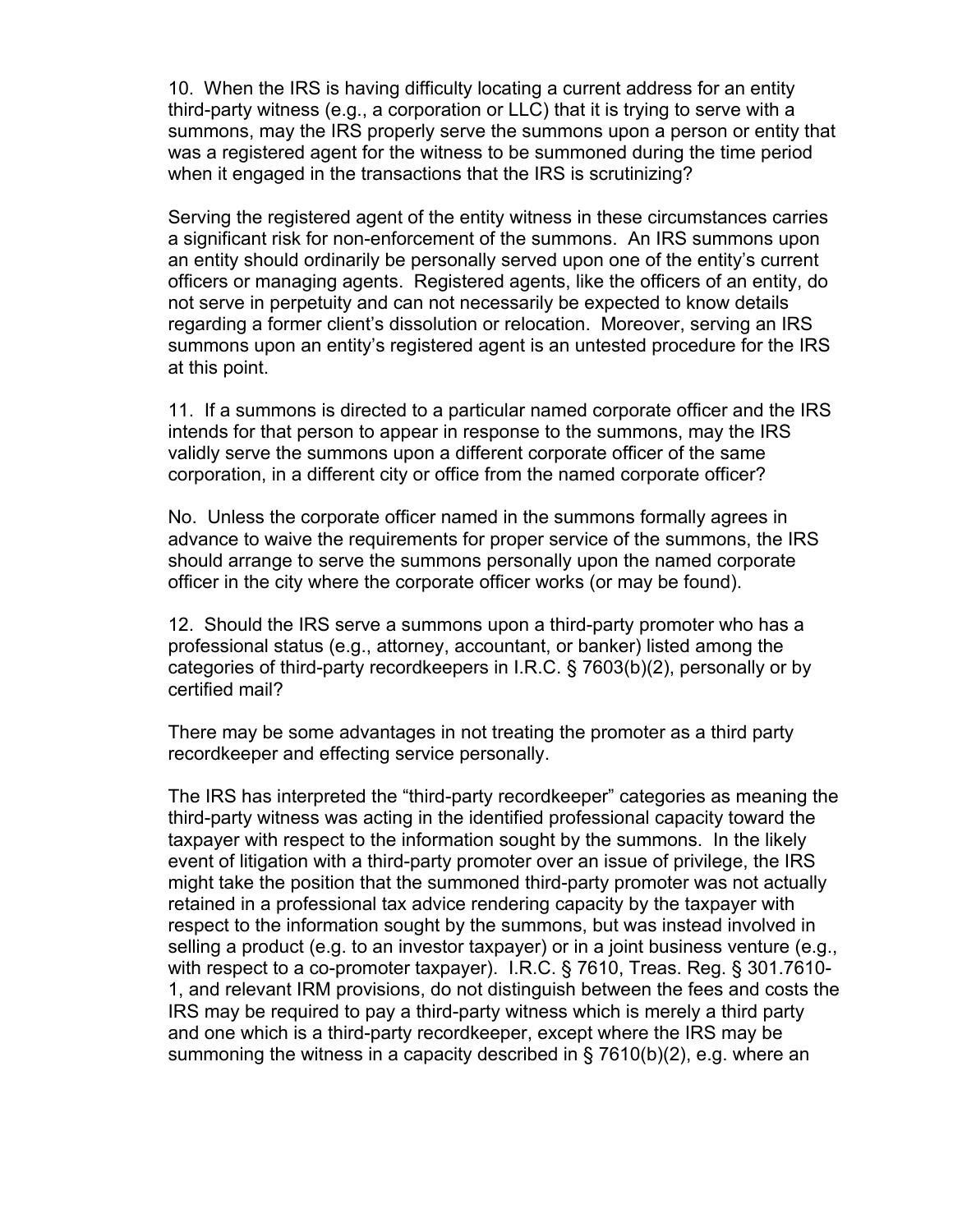accountant is being summoned in his/her capacity as the taxpayer's power of attorney.

### **VI. John Doe Summonses**

1. What is a John Doe Summons?

A "John Doe" summons does not identify the person with respect to whose liability the summons is issued.

2. What is the "reasonable basis for believing that such person or group or class of persons may fail or may have failed to comply with any provision of any internal revenue law" requirement of I.R.C. § 7609(f)(2)?

While the Service does not have to establish facts that show probable cause, the courts require the Service to establish facts that amount to more than conclusory declarations of fact. The Service should establish the reason for believing a specific group of taxpayers is not properly reporting income. The Service may submit information that would explain why the "John Does" should be inherently suspected of noncompliance because they are, for example, customers of a barter exchange or bond holders who were erroneously told by the issuer that interest on their bonds was tax exempt. The Service may also offer affidavits indicating that it had examined tax returns of similar taxpayers and found a high incidence of improper reporting practices.

3. May the Service issue a "dual-purpose summons," rather than a John Doe summons, to learn the identity of the owner of a bank account into which the known taxpayer, who is being investigated by CI, has sent several large wire transfers of funds believed to be the proceeds of fraudulently obtained refunds?

Yes, a dual-purpose summons is used when the Service is investigating the liability of a known taxpayer identified in the heading of the summons and attempting to learn the identities or other information concerning other taxpayers that the Service wishes to investigate. Under Tiffany Fine Arts, the Service may use a dual purpose summons so long as all the information sought from the summoned party is of a nature that "may be relevant" to the Service's investigation of the taxpayer under investigation and the four requirements of Powell are met. Here the identity of the recipient of the taxpayer's payments "may be relevant" to the IRS investigation of the taxpayer.

### **VII. Third-Party Summons Issues**

1. Is a third-party summons a third-party contact?

Yes. IRM 25.5.4.5(4) indicates that serving a third-party summons is a third-party contact under I.R.C. § 7602(c), for a summons served for Exam or Collection purposes. Pre-contact notice to the taxpayer that third party contacts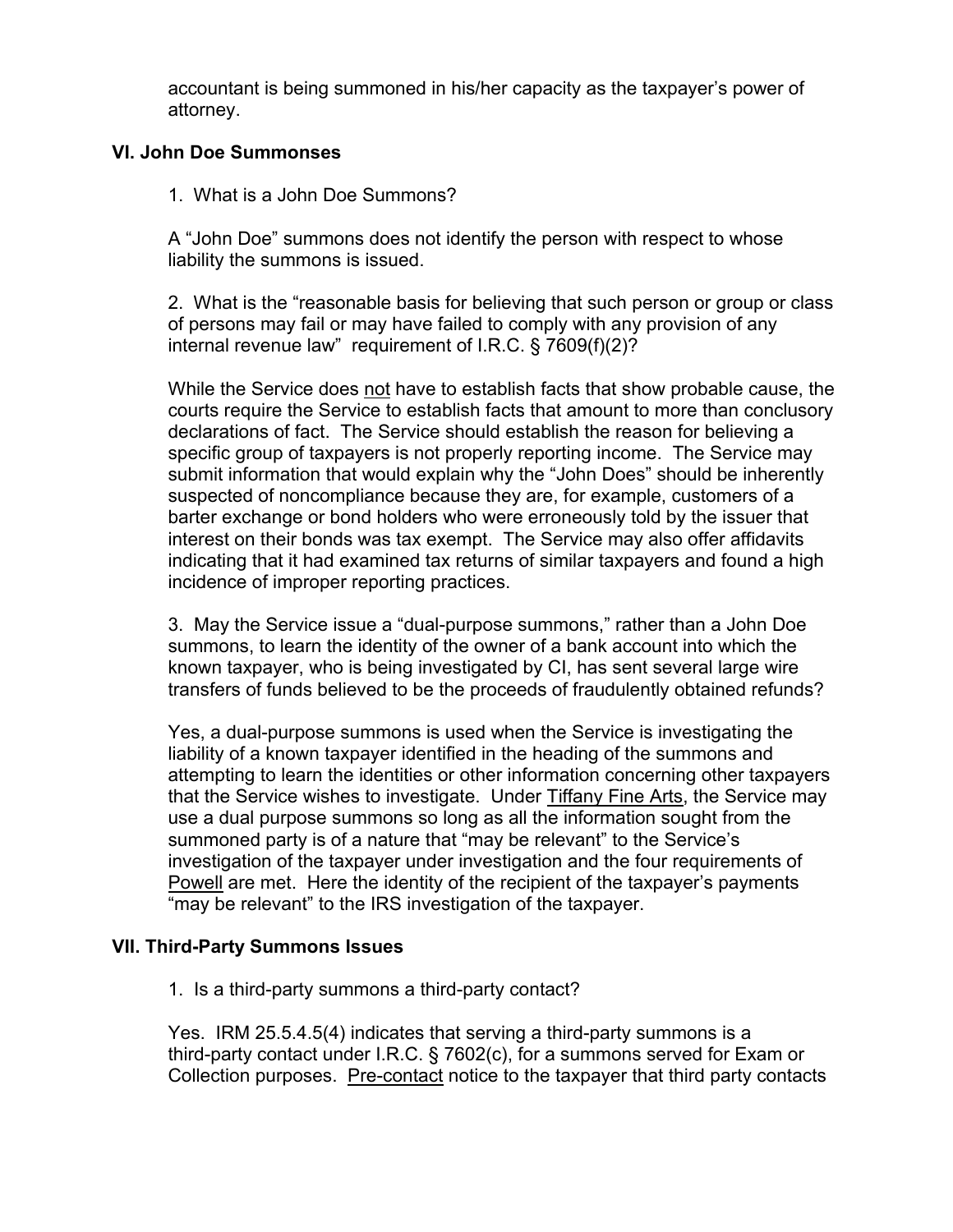may be made by the IRS must precede IRS service of a summons on a third party. Providing a copy of the third party summons to the taxpayer for exam summonses will satisfy the IRS post-contact recording and reporting requirement for the third party contact. IRM 4.11.5.7.5.1.

2. Who gets a third-party summons notice?

.

I.R.C. § 7609(a) requires the Service to provide timely notice to any person identified in the heading of the summons and to every person identified in any other part of the summons. This includes any person identified in any attachments to the summons (e.g. instructions, definitions, a list of requested records, a list of subjects or items on which testimony is sought, a list of documents currently in possession of the IRS). Section 7609(c) contains a set of exceptions to the notice requirement.

3. When the IRS serves a third party examination summons upon a bank and identities then known signatories of the summoned account, but shortly thereafter learns of another signatory on the account, does the Service need to give the previously unknown signatory "notice" of the summons?

No. Only the persons identified in the heading, body or an attachment to the summons needs to be given notice of a third party summons. IRC 7609(a).

4. What should the IRS do if a third party provides records in compliance with an invalid third party summons for which notice was mistakenly not given?

Generally, the agent should immediately seal the records and reissue the third party summons with proper notice and exhaustion of the noticees' rights to petition to quash the summons. See IRM 25.5.4.3(7)-(8). However, the agent may be prohibited by law from pursuing that course of action where the tax years for which the summons was issued have now been petitioned to the Tax Court in response to a notice of deficiency.

5. If a foreign entity or individual with no U.S. tax return filing history is referred to in a routine third-party examination summons, how does the IRS provide the required notice to the foreign noticee?

The IRS agent should make a diligent search of the taxpayer's case file to determine if the foreign noticee's most recent address is found in an agreement or correspondence between the foreign noticee and the taxpayer. The IRS agent might also conduct internet research to find the noticee's "last known address" for purposes of providing notice under I.R.C. § 7609(a)(2). If the foreign noticee's last known address is found, the required notice should be served via registered mail. Neither personal service nor certified mail is an option for an overseas addressee. If the IRS is unable to locate any currently valid or last known address for the overseas noticee, the IRS also has the option under I.R.C. § 7609(a)(2) of leaving the notice copy with the summoned party itself.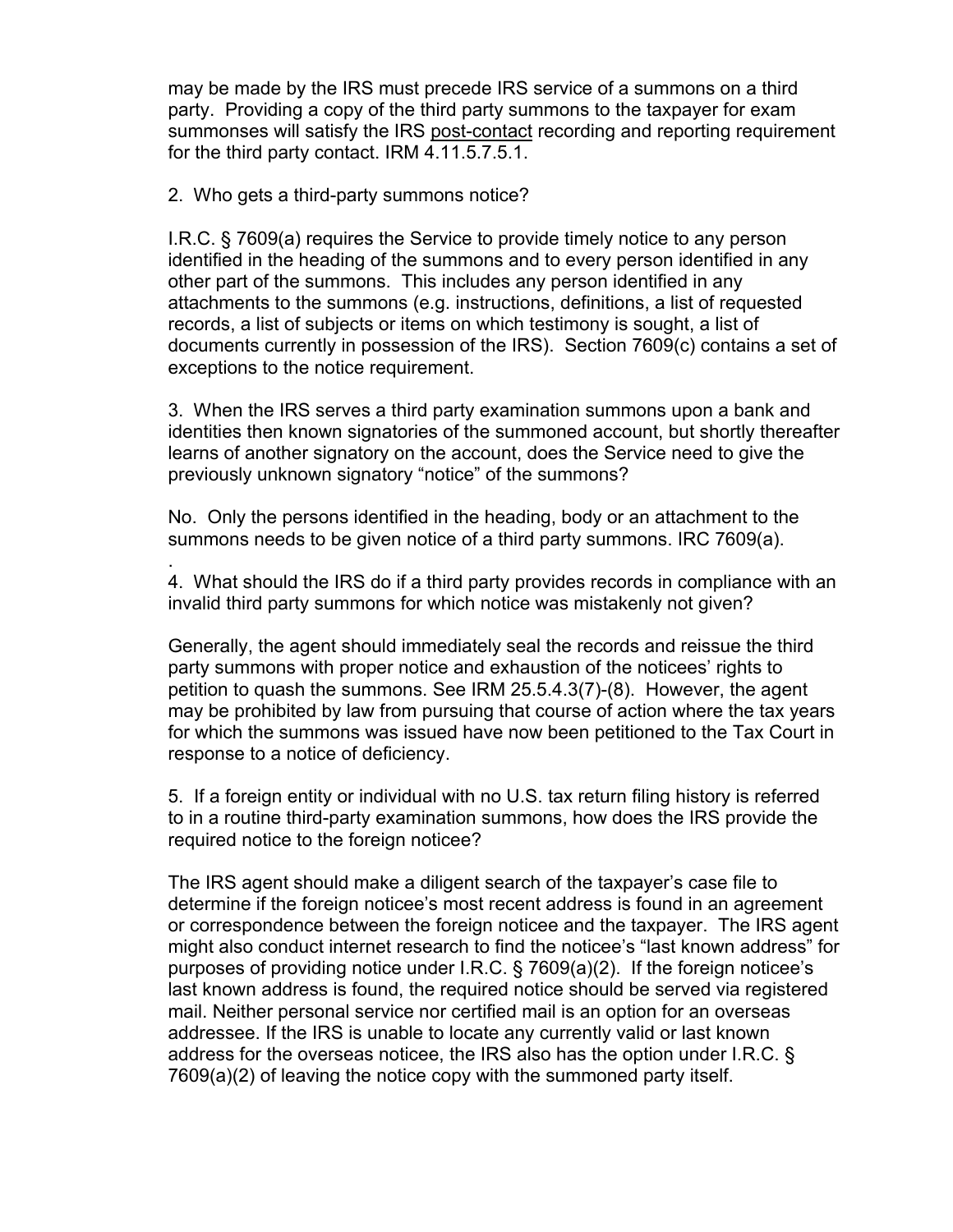6. For a third-party examination summons that does not name another particular third party within the body of the summons but requests a set of records that the IRS reasonably expects to contain the name of and relate to a transaction involving this unnamed other third party, is the IRS required to treat this unnamed third party as a required "noticee" for this summons?

No. For an ordinary third-party examination summons (i.e., not a John Doe summons), the IRS is only required to treat the taxpayer and other third parties actually identified in the body of the summons as required noticees under I.R.C. § 7609(a)(2).

7. If the body of a third-party examination summons does not contain the full name of another particular third party, but instead refers to a third party by initials such as "AB" that all parties to the transaction at issue understand to stand for "Alpha Beta Corporation," should the IRS treat Alpha Beta Corporation as a required noticee for the summons?

Yes. Using a third party's initials or an acronym for the third party in the body of the summons, is the same as identifying the third party in the summons. By contrast, referring to a third party in the summons generically by such labels as "buyer" or "seller" is not considered identifying that third party in the summons, even though the IRS, the taxpayer, and the summoned third party all know the actual identify of the "buyer" or "seller."

8. If a third-party examination summons identifies multiple individual members of a consolidated income tax group (e.g., ABC Holding Co., ABC Leasing, and ABC Finance) in the body of the summons, should the IRS provide just one notice of the summons to the parent of the consolidated income tax group or provide separate notices to each of the individual members?

The answer depends on whether the consolidated income tax group is the taxpayer under examination for which the summons was issued, or whether the individual members of the group identified in the examination summons are just other third parties that may have engaged in transactions with the taxpayer and the summoned third party. If the consolidated income tax group whose individual members may be specifically identified in the third-party summons is the taxpayer under examination, then the parent of the group is the sole "agent" for the group, under Treas. Reg. § 1.1502-77. In that case, the IRS need only give notice of the third-party summons to the parent of the group. If the group whose individual members are specifically identified in the third-party examination summons is not the taxpayer under examination, then receiving notice of the third-party summons is not necessarily a matter relating to the income tax liability of the group. In that situation, the parent of the group is not considered the agent of each member of the group for that purpose, which means that separate individual notices should be provided to ABC Holding, ABC Leasing, and ABC Finance in the example.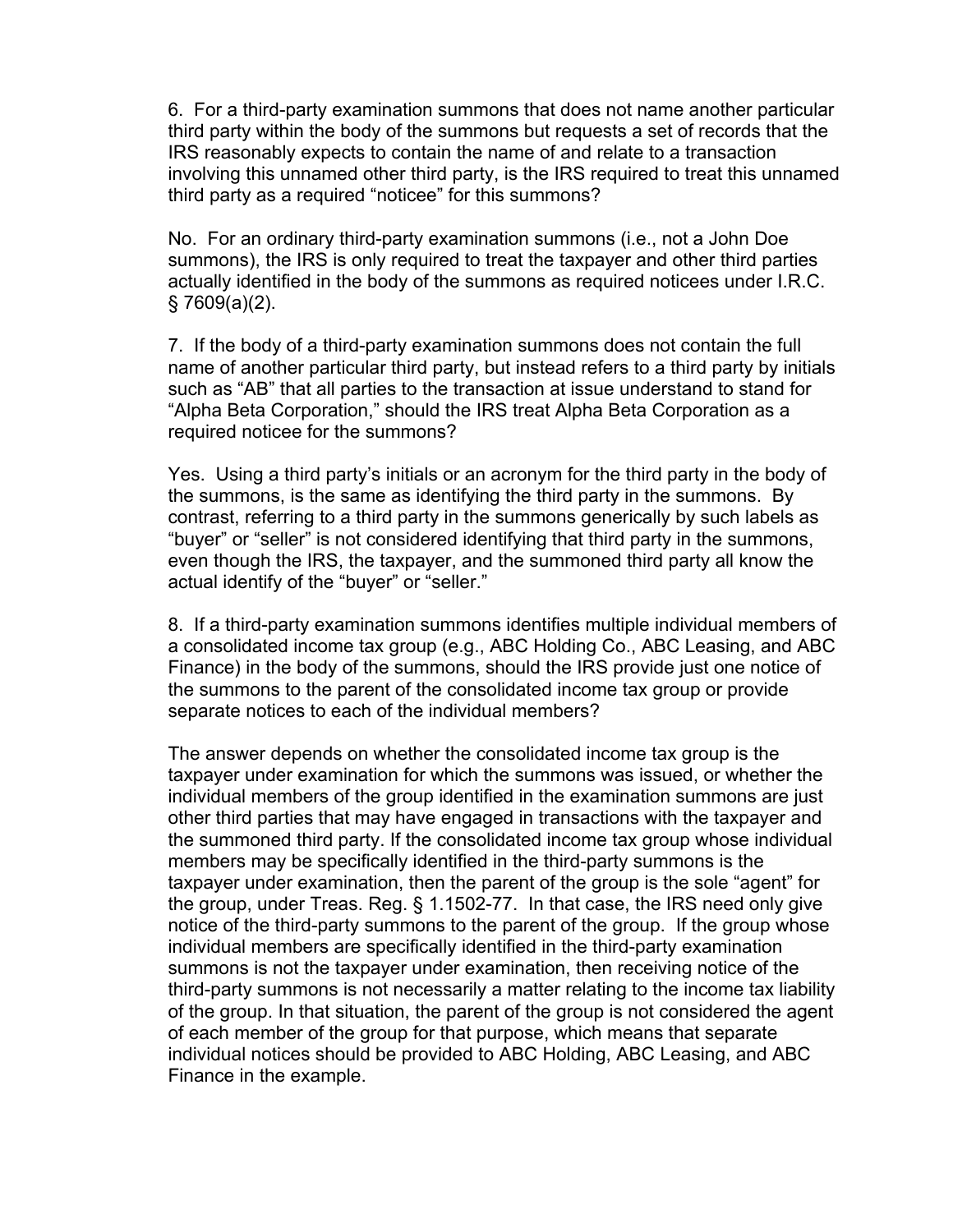9. If an individual or entity (e.g., a promoter) has been referred by the IRS to DOJ for a criminal tax grand jury investigation, and that referred individual or entity is identified in the body of an IRS third-party summons to another third party (e.g., another promoter) with respect to the IRS investigation of another taxpayer (e.g., an investor), is there any legal or IRS policy obstacle to the IRS providing notice to that referred individual or entity of the third-party summons in which it has been identified?

I.R.C. § 7602(d) has no effect on IRS responsibility to notify the referred individual or entity that it has been identified in a third-party summons with respect to another taxpayer, when the referred individual or entity is not the taxpayer being investigated. If civil tax employees have identified a referred individual or entity in a third-party summons that has already been served, the IRS could choose to withdraw the summons. If the IRS does not choose to withdraw the summons, then timely notice of the summons to all persons so identified in the summons is required, whether or not CI might otherwise object

10. If the IRS issues a summons to a particular officer or employee of a corporate taxpayer and then provides a courtesy copy of that summons to the corporate taxpayer's power of attorney (POA) pursuant to the POA's standing request to receive notice of all summonses in the investigation of the taxpayer, is there any appreciable risk that providing the POA with that courtesy copy of the summons may cause a court to construe the summons as being a third-party summons of which the POA received notice?

No. It would be prudent for the IRS employee providing the POA with the courtesy copy of the summons to characterize it as a courtesy copy of a summons in a cover letter, but even mistakenly providing the taxpayer's POA with notice of a first-party summons does not make the summons a third-party summons. Mistakenly providing identified third parties in a first-party summons with notice of the first-party summons is more problematic, because of the disclosure implications and the identified third parties may attempt to commence a proceeding to quash the summons which the Government would then seek to dismiss on jurisdictional grounds.

11. If the Tax Matters Partner (TMP) of a TEFRA partnership under audit is a Limited Liability Company (LLC) and the IRS wants to summon the former managing member of that LLC, should the summons be treated as a first-party or as a third-party summons?

For notice purposes, assuming the LLC still exists and has a new managing member, it would be most prudent for the IRS to treat this summons on the former member of the LLC as a third-party summons. However, because of the uncertainty of that position, it would also be prudent for the IRS not to count on the summons being treated as a third-party summons for assessment statute suspension purposes under I.R.C. § 7609(e)(2).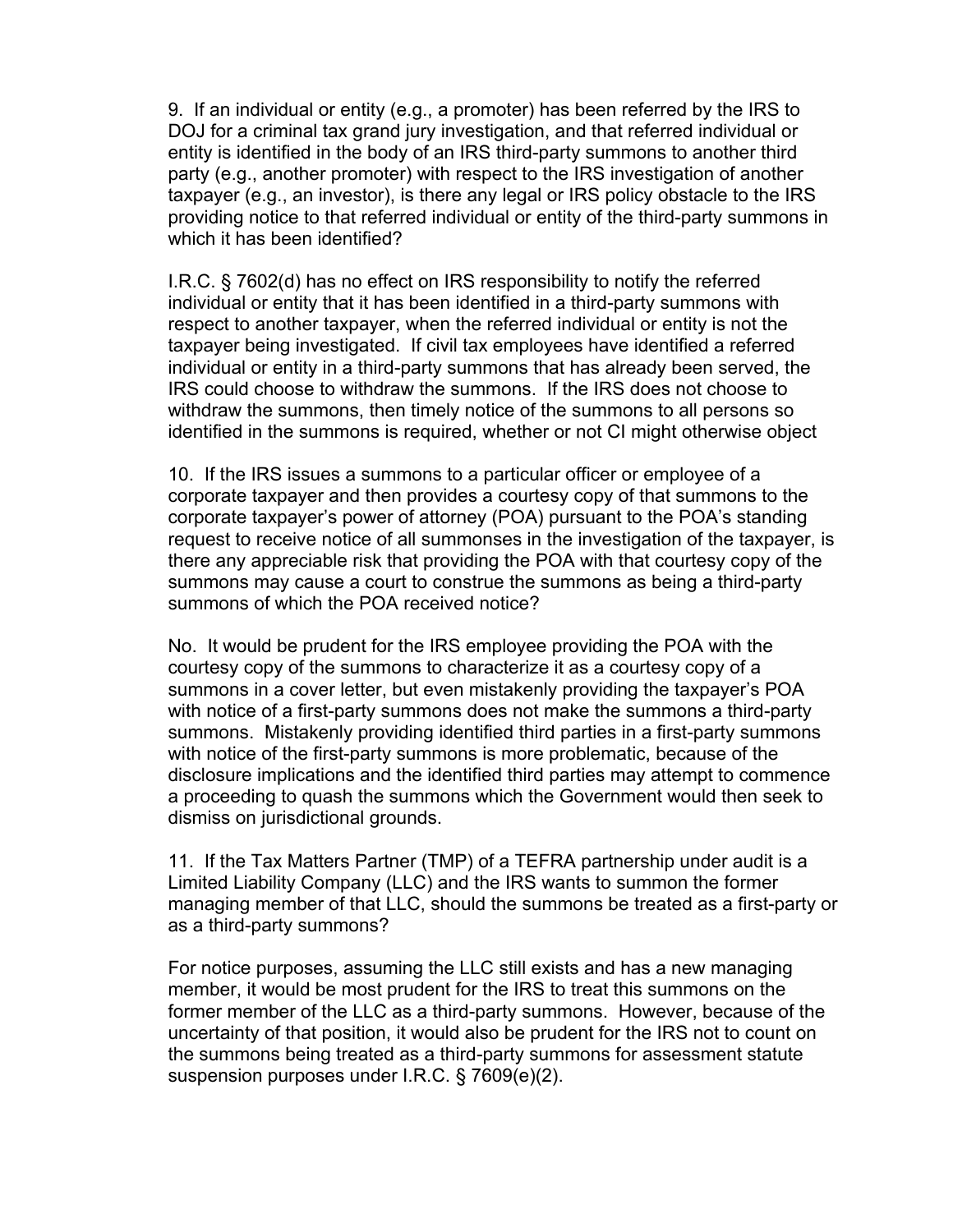12 (a). If a TEFRA partnership in a Chapter 11 bankruptcy has an appointed Chapter 11 trustee and the IRS must give "notice" of a third-party summons to the TEFRA partnership, should the "notice" be provided to a Tax Matters Partner (TMP) of the partnership or to the partnership's Chapter 11 bankruptcy trustee? (b) What should the IRS do where it concludes relatively soon after issuing the summons that it provided notice to the wrong representative of the TEFRA partnership?

(a). If the summons is issued with respect to an income tax examination of the TEFRA partnership in bankruptcy, then the real parties in interest are the partners of the TEFRA partnership. Notice of the third-party summons should therefore be provided to the partnership TMP for the income tax years at issue, since the TMP continues to represent the partners in this income tax examination (for which the bankruptcy estate will not owe a debt). If notice of the IRS third-party summons must be provided to the partnership for any other reason (e.g., the partnership in bankruptcy is being investigated by the IRS for potential pre-bankruptcy promoter penalties, or the partnership is just a third party that is identified within the summons to another third party), then the estate of the partnership in bankruptcy appears to be at least one of the true parties in interest, so notice should be provided to the partnership's Chapter 11 bankruptcy trustee.

(b). If the IRS discovers a defect in notice with sufficient time to reissue the summons, then it would be a best practice for the IRS to reissue the third-party summons, provide corrected notice of the reissued summons, and seal any records obtained in the interim in response to the prior summons until it is clear that no petition to quash the new summons has been timely filed.

13. What are the common types of IRS summonses for which no "notice" is required for persons identified within the summons?

The IRS summonses that do not require the IRS to give notice are referred to in I.R.C. § 7609(c)(2) and (3). These commonly include:

- · A first-party summons any summons directed to the taxpayer under investigation or an officer or employee of that taxpayer, pursuant to section 7609(c)(2)(A).
- Any John Doe summons pursuant to  $\S$  7609(c)(3).
- · Any summons issued in aid of collection of an assessed tax liability or a liability reduced to judgment pursuant to  $\S$  7609(c)(2)(D)(i). This does not include, however, a summons to determine who is liable for the trust fund recovery penalty (TFRP) under § 6672.
- · Any Title 26 summons issued by the IRS Criminal Investigation division to a third party which is not a third-party recordkeeper, pursuant to §§ 7609(c)(2)(E) and 7603(b).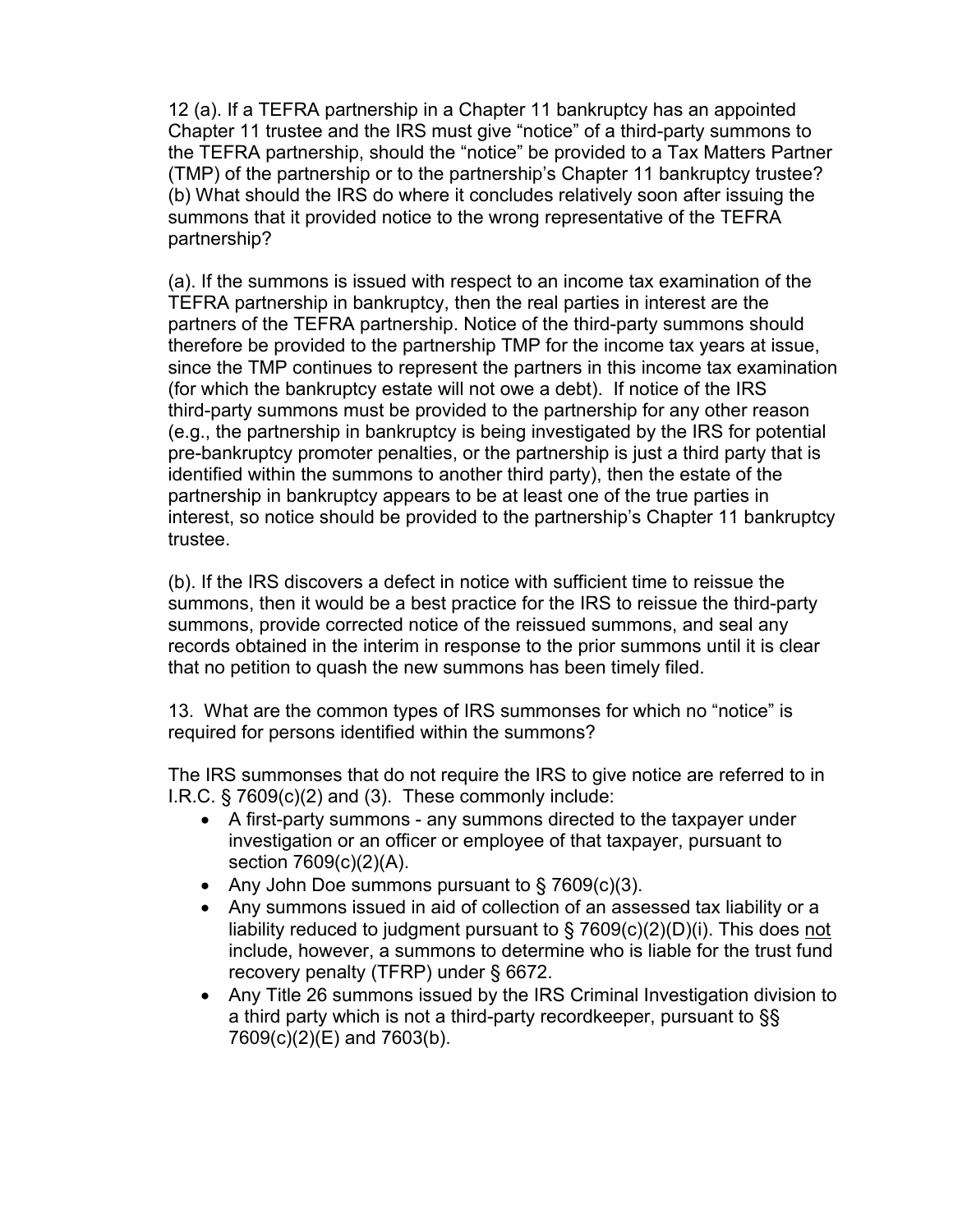Less common types of IRS summonses that are also excepted from the "notice" requirements of § 7609 include:

- · A summons simply to determine whether or not the summoned party (e.g., a bank) made or kept any records regarding an identified person (e.g., the taxpayer), pursuant to  $\S$  7609(c)(2)(B).
- · A summons to determine the identity of a person who had a numbered account with a bank or a similar financial institution, pursuant to § 7609(c)(2)(C).
- · A summons to aid in the collection of an assessed tax liability or judgment from a transferee or fiduciary of the taxpayer, pursuant to  $§ 7609(c)(2)(D)(ii).$
- · A summons for which the Government has received a court order allowing the suppression of notice on the grounds described in § 7609(g).

# **VIII. Third-Party Recordkeepers**

1. Other than those persons clearly listed in the statute, what are some examples of third-party recordkeepers under I.R.C. 7603(b)?

A casino may be a third-party recordkeeper if it extends credit to customers via a device similar to a credit card. For the person to be considered a "third-party recordkeeper" the extension of credit has to be linked to a physical device, like a credit card. Conversely, a person that extends credit without requiring the use of, or reference to, some physical object is not a third-party recordkeeper under I.R.C. § 7603(b)(2)(C).

### **IX. Consensual Examination of Records**

1. Where the third-party witness consents to the Service's request to examine its records, can the Service obtain those records without issuing a summons?

Yes. In some instances a financial institution may have the account holder sign a waiver (waiving their right to financial privacy under the Right to Financial Privacy Act). If a summons is issued, however, third-party notice under I.R.C. § 7609(a) applies, unless excepted by I.R.C. § 7609(c).

### **X. Conducting Summons Interviews**

1. May Chief Counsel attorneys participate in, and even take a leading role in, questioning witnesses summoned by the IRS?

Yes. See Treas. Reg. § 301.7602-1(b)(1) and (2), finalized March 31, 2005.

2. Where the IRS has summoned a third-party witness and the taxpayer has not filed a petition to quash the summons within the required time frame, is there any requirement that the IRS notify the taxpayer if the witness and the IRS agree to reschedule the original date of the IRS interview of the summoned witness?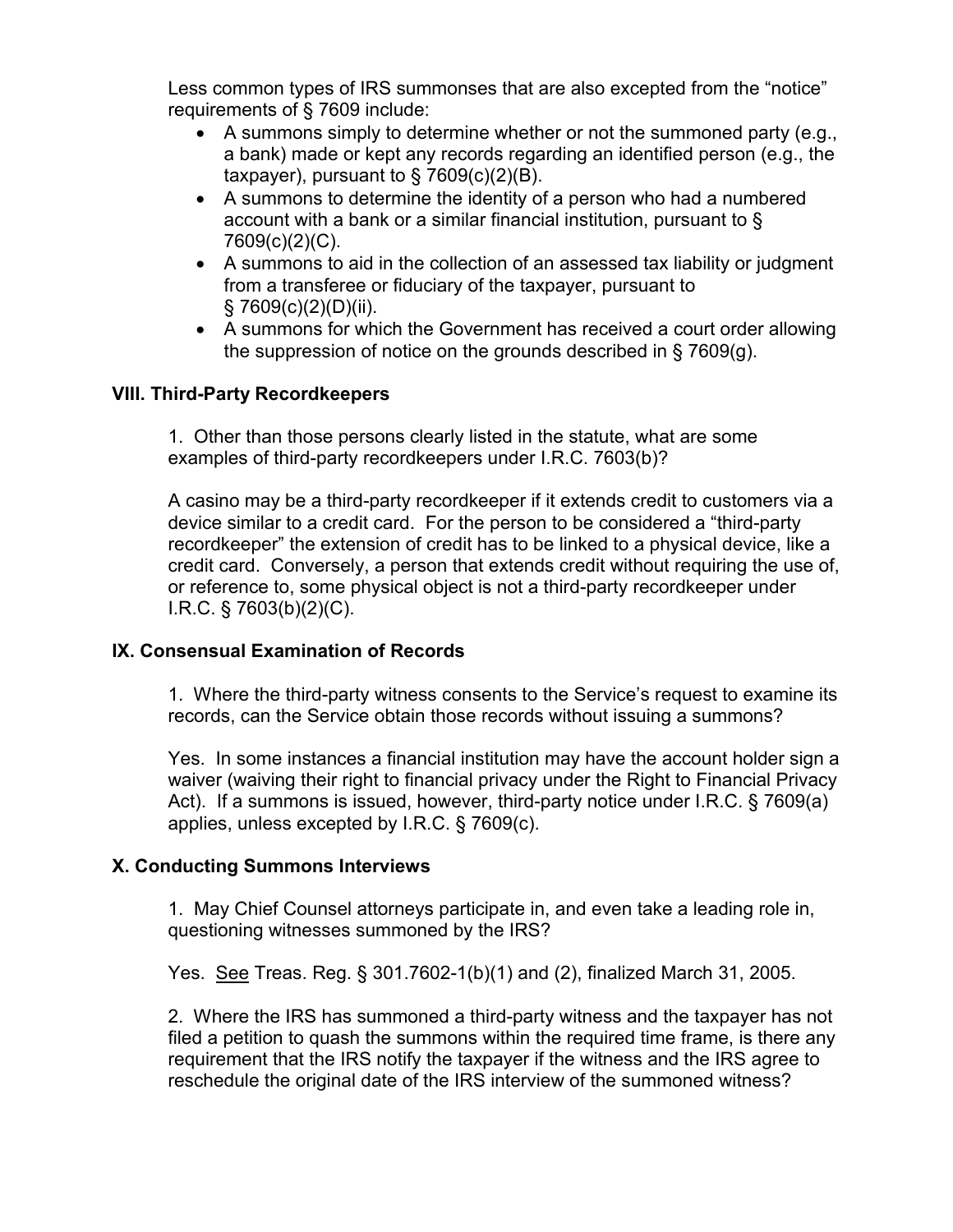No. The taxpayer has no right to be present during the IRS interview of the summoned third-party witness, so there is no requirement for the IRS to inform the taxpayer in advance of or after the IRS reschedules its summons interview with the witness. This is true so long as the taxpayer has already been afforded its right to timely petition to quash the third-party summons under I.R.C. § 7609(b)(2) and the taxpayer has not taken advantage of this statutory right to seek timely court review of the third-party summons before the IRS witness interview is permitted to take place.

3. Is there any legal requirement or policy reason for the IRS to inform a summoned witness that the information the witness provides in response to the summons may be used by the IRS in another current or future IRS exam?

No. There is no legal requirement or policy reason for the IRS to inform a witness that its answers may be used by the IRS in another case. Nor does the IRS have any obligation to inform a witness whether an IRS summons has been issued for a dual purpose of investigating the taxpayer named in the summons and other known or unknown persons. The IRS position is that neither the summoned witness nor a court has any general authority to impose conditions upon IRS use or distribution (consistent with I.R.C. § 6103 disclosure limitations) of the information the IRS has properly obtained through an enforceable IRS summons. United States v. Jose, 131 F.3d 1325 ( $9<sup>th</sup>$  Cir. 1997). Congress has, however, enacted a specific exception to this general rule by placing limitations on IRS summonses for computer software. I.R.C. § 7612.

### **XI. Proceedings to Quash, Summons Enforcement & ASED Suspensions**

1. What are the basic requirements for an enforceable summons?

Pursuant to I.R.C. § 7602 and United States v. Powell, 379 U.S. 48 (1964), every valid summons must be: (1) issued for a legitimate purpose; (2) seek information that "may be relevant" to the investigation; (3) seek information that is not already in the Service's possession (for example, if IRS Forms 1099, W-2, or W-4 can be retrieved from the Service Center, they should not be summoned); and (4) all administrative steps required by the Code have been followed.

2. If the IRS learns from a valid John Doe summons served upon a promoter asking for the identities of unknown investors who purchased a particular type of transaction from the promoter that some of the investors used a TEFRA partnership entity to make their investments in the transaction at issue, and more than six months pass without full disclosure of all of the investor identities, could the summoned party's lack of timely full compliance with the John Doe summons give the IRS more time on the assessment statue of limitations to examine the transaction?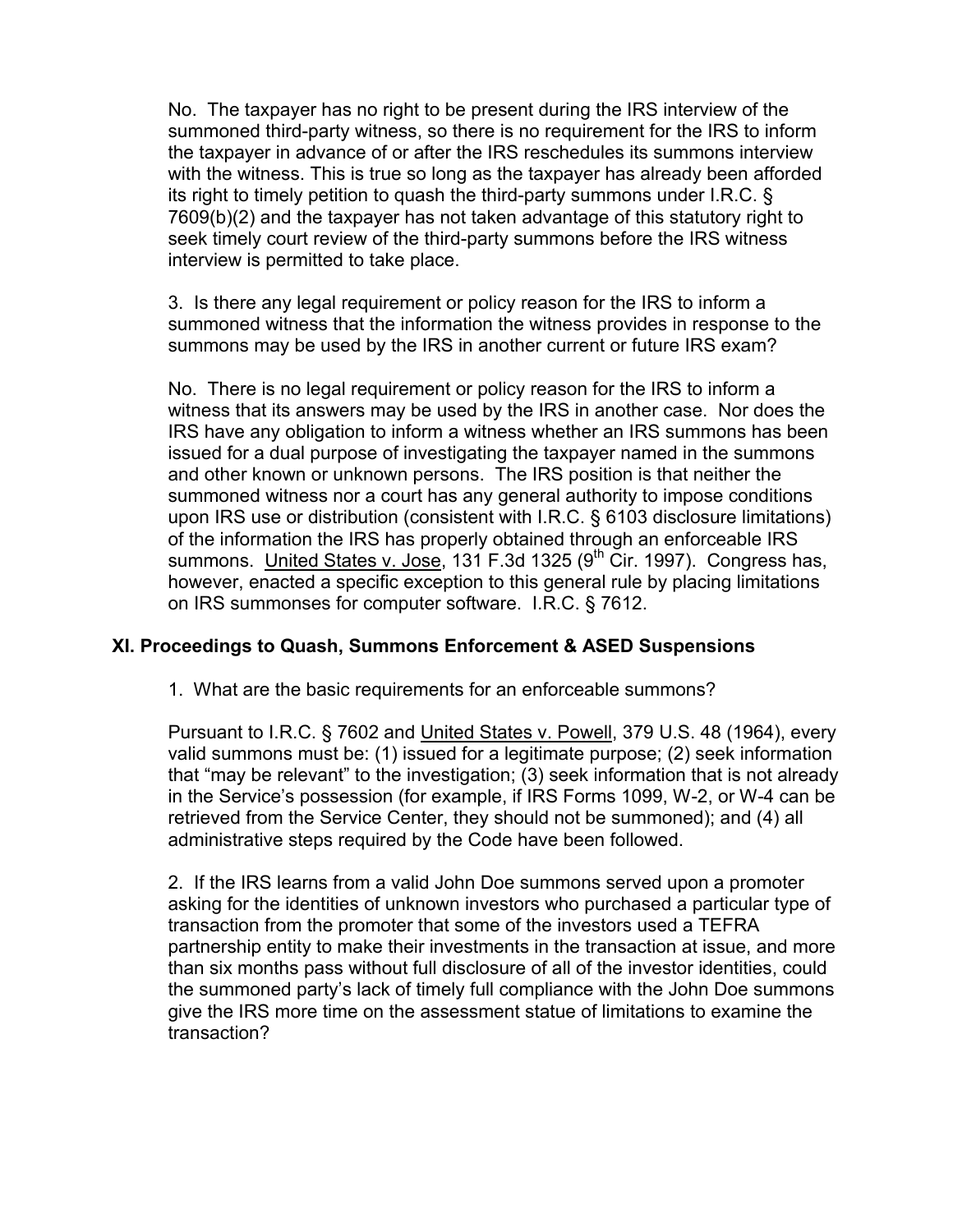Yes. If the individual or corporate investor's participation in the transaction was unknown to the IRS when the John Doe summons was served and if their threeyear (or six-year) assessment statute was still open on the date that was six months after the John Doe summons was served (e.g., April 15 of the following year, for a John Doe summons served on October 15), then the investor's assessment statute will begin to be suspended for any time remaining after the six-month period of non-compliance until the summoned party complies in full with the John Doe summons. It would be prudent for the IRS to take a conservative approach (before the issue is resolved by regulation or litigation) to the length of an investor's assessment statute suspension where a particular investor is identified before the names of all of the other requested investors have been revealed to the IRS by the summoned party after six months. However, the IRS position is that the investor's assessment statute remains suspended until the date the IRS has determined in a reasonably expeditious manner that the summoned party has fully complied with the John Doe summons in all required respects. Where an individual or corporate partner's assessment statute for a year(s) remains open, for any reason, including the John Doe summons circumstances described above, the IRS position is that the period for commencing and concluding TEFRA partnership proceedings concerning that year(s) of the partner also remains open, pursuant to the reasoning of Rhone-Poulenc Surfactants and Specialties, L.P. v. Commissioner, 114 T.C. 533 (2000) and later cases that have adopted its reasoning.

3 (a). If a district court denies a petition to quash the summons or grants the IRS petition for enforcement, and the taxpayer appeals the district court's ruling but fails to obtain a stay of the order during the pending appeal, is there any reason for the IRS to delay going forward with rescheduling and conducting its interview of the third-party witness?

(b). What effect will the appeal have on the assessment statute?

(a). No. If the taxpayer or other participating noticee fails to seek and obtain a stay pending appeal of the district court order denying the petition to quash a third-party summons, the IRS should go forward with rescheduling the appearance of the witness and holding the summons interview of the third-party witness. If the petition to quash was dismissed by the district court on the jurisdictional grounds that it was not timely filed or perfected, then the IRS may provide the third-party witness with the certificate described in I.R.C. § 7609(i)(2). If the petition to quash was dismissed on its merits and the Government also sought and obtained an order for the summons to be enforced, then the third-party witness may be advised that it should be protected from any liability for its testimony and production of documents on account of its good faith reliance on the court order.

(b). The taxpayer's appeal of the district court order denying the petition to quash should continue to suspend the taxpayer's applicable assessment statute under I.R.C. § 7609(e)(1), notwithstanding the taxpayer's failure to obtain a stay pending appeal. However, this suspension of the taxpayer's assessment statute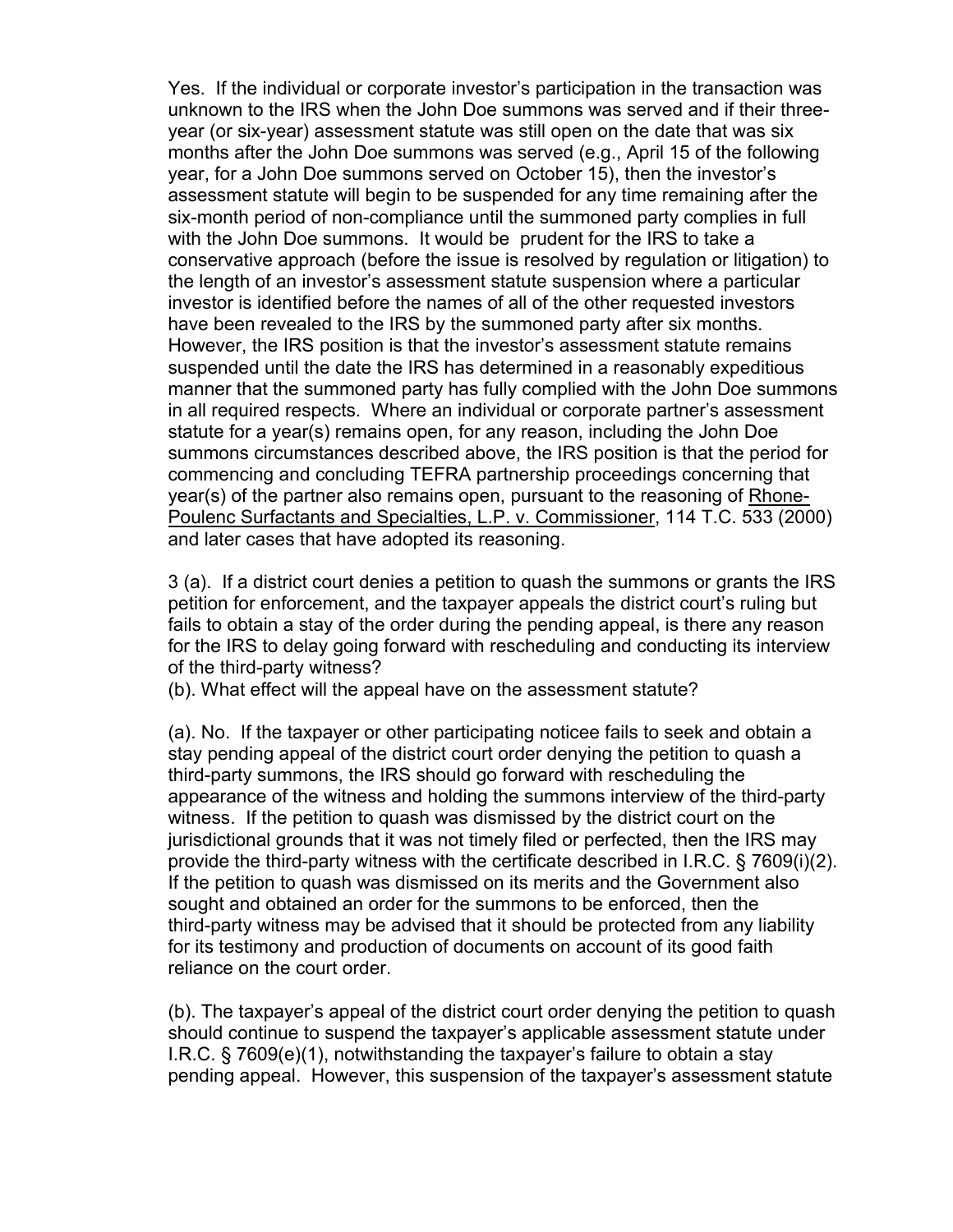could be of small comfort to the IRS if the third-party summons was a dual purpose one with respect to a suspected promoter, where the summons also sought the names of unidentified investors of the taxpayer that the IRS also wants to examine. This is because the assessment statutes of these persons who are not the taxpayer would not be suspended under either I.R.C. §§ 7609(e)(1) or (2) while the taxpayer's appeal continued. The taxpayer's appeal of the district court order would not be rendered moot by the compliance of the third-party witness with the summons in these circumstances. If the district court order is ultimately reversed on appeal, the courts may devise an appropriate remedy for the summoned party's earlier compliance with the summons.

4. Can the Service enforce a summons that seeks health records otherwise protected as private under the Health Insurance Portability and Accountability Act of 1996 (HIPAA)?

Yes. HIPAA contains a law enforcement exception that would allow enforcement of the administrative summons under I.R.C. § 7602(a). See Chief Counsel Notice 2004-034.

5. Can the Service enforce a summons that seeks educational records otherwise protected as private under the Family Educational Rights & Privacy Act (FERPA)?

Yes. While FERPA generally protects the privacy of "education records," it also provides an exception for a lawfully issued subpoena. The definition of a lawfully issued subpoena includes a summons issued by the Service.

### **XII. Fees and Costs for Witnesses**

1. May a summoned third party be reimbursed for expenses incurred in getting together summoned records?

Yes, under I.R.C. § 7610.

### **XIII. Privileges and Other Restrictions on IRS Information Gathering**

1. If an individual tax shelter promoter is not yet under criminal tax investigation or a prior criminal tax investigation against the individual has been abandoned with no charges brought, may the individual still be able to raise a good faith Fifth Amendment objection to producing summoned records or testimony?

Yes. The presence of a good faith basis for an individual asserting the Fifth Amendment does not depend on the existence of a current criminal tax investigation or indictment, but on whether the individual could reasonably conclude that the person's answers might incriminate the person. Double jeopardy limitations, a grant of immunity, or the expiration of all potential criminal